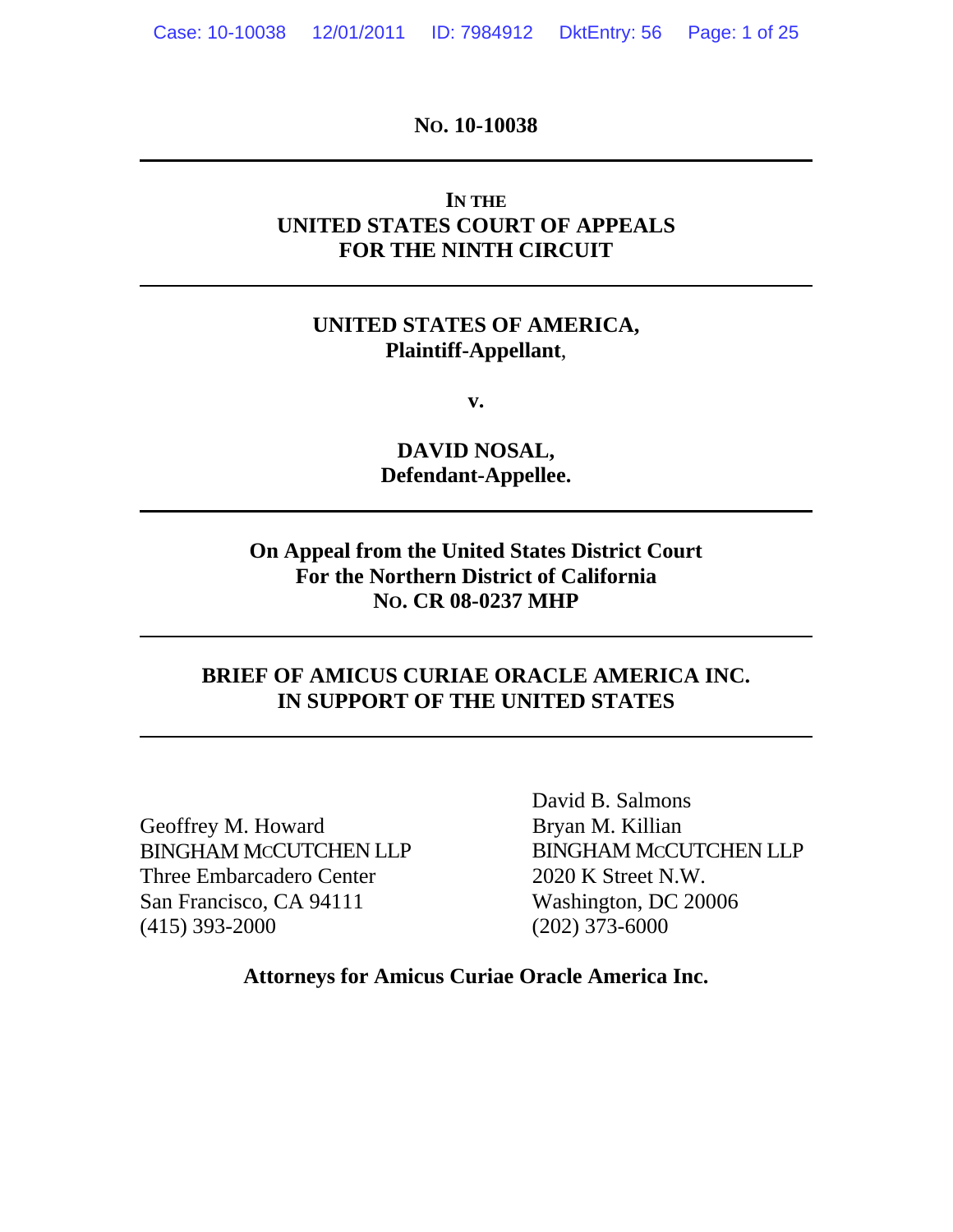# **CORPORATE DISCLOSURE STATEMENT**

 Pursuant to Rule 26.1, Oracle America Inc. states that it is a wholly owned subsidiary of Oracle Corp., which is a publicly traded corporation.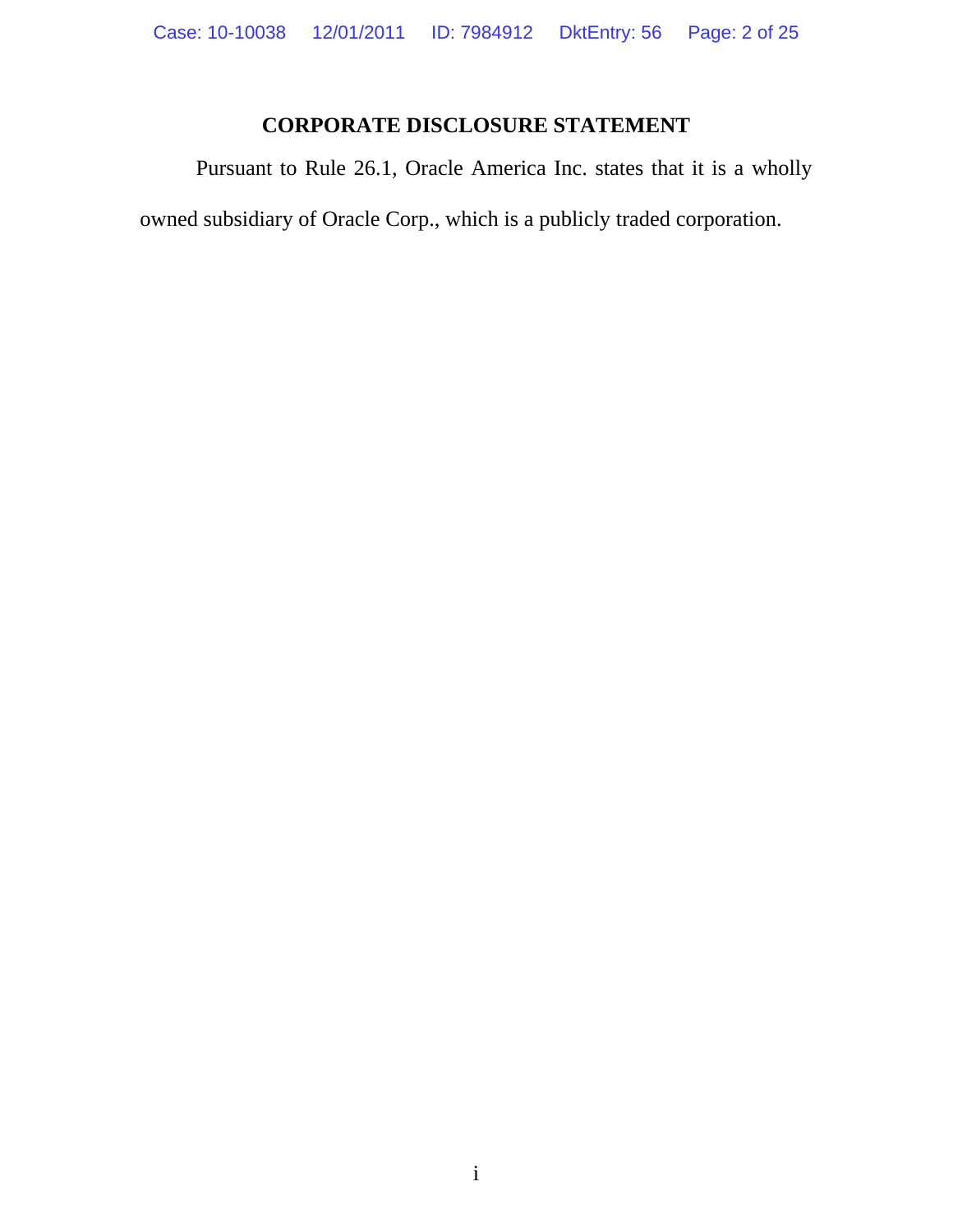# TABLE OF CONTENTS

# Page(s)

| I.   |                | THROUGH THE CFAA, CONGRESS ADAPTED COM-<br>MON-LAW TRESPASS PRINCIPLES TO COMPUTERS 4                                                             |  |
|------|----------------|---------------------------------------------------------------------------------------------------------------------------------------------------|--|
| II.  |                | THE COMMON LAW OF TRESPASS RECOGNIZES THAT<br>OWNERS CAN GRANT RESTRICTED ACCESS TO THEIR                                                         |  |
|      | A.             | Courts recognize many types of restrictions on access 8                                                                                           |  |
|      | B <sub>1</sub> | A person's post-access conduct can show that he violated                                                                                          |  |
| III. |                | MILLIONS OF AMERICANS WILL NOT BE CRIMINALS<br>IF THE COURT INTERPRETS THE CFAA IN LIGHT OF                                                       |  |
| IV.  |                | CONGRESS HAS DETERMINED THAT A COMPUTER<br><b>OWNER'S RIGHT TO CONTROL ACCESS IS IMPORTANT</b><br><b>ENOUGH TO WARRANT CRIMINAL PENALTIES  15</b> |  |
|      |                |                                                                                                                                                   |  |
|      |                |                                                                                                                                                   |  |
|      |                |                                                                                                                                                   |  |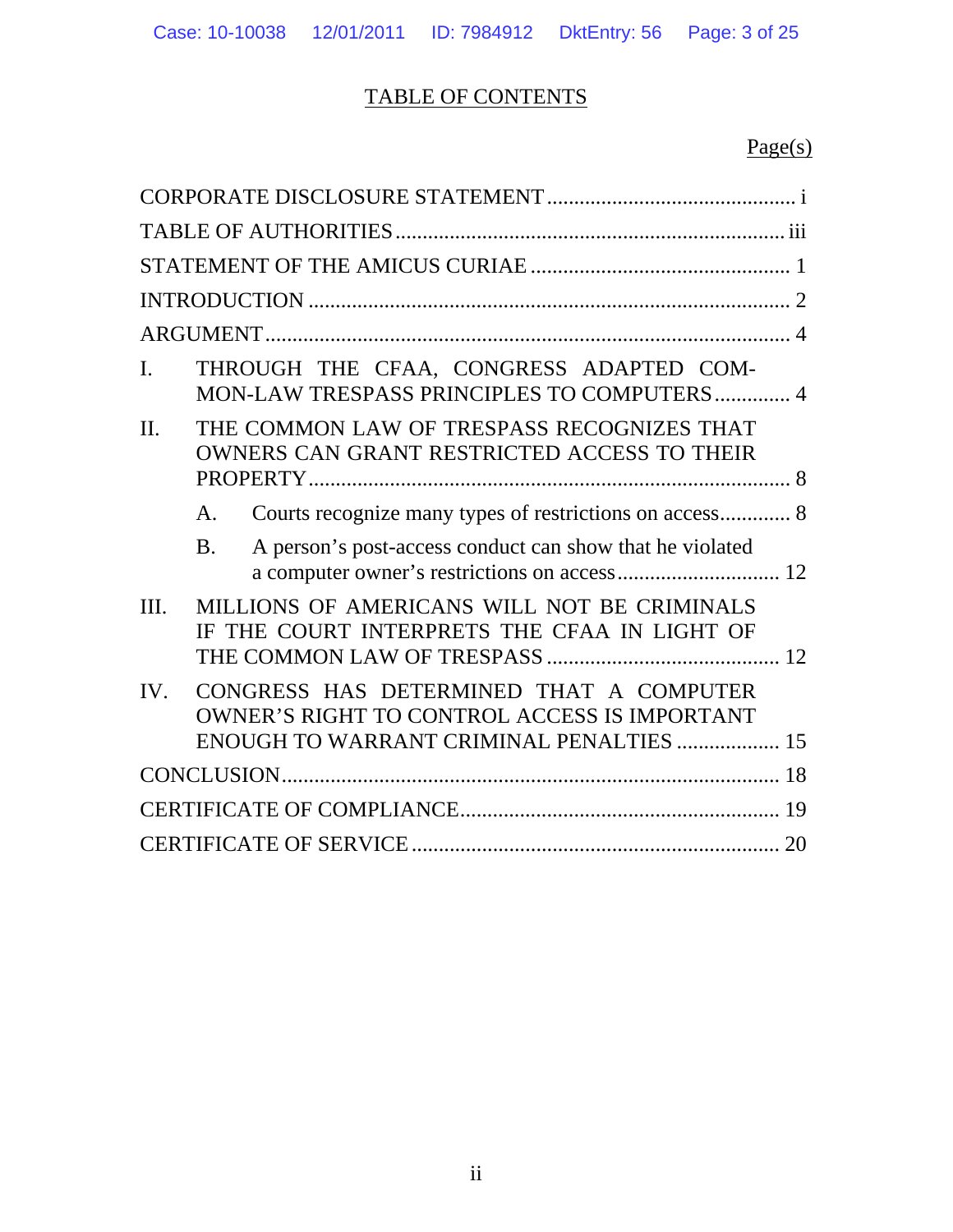# TABLE OF AUTHORITIES

# Page(s)

# **CASES**

| Carter v. United States,                      |
|-----------------------------------------------|
| Food Lion, Inc. v. Capital Cities / ABC Inc., |
| Holland Livestock Ranch v. United States,     |
| McKee v. Gratz,                               |
| Ontario v. Quon,                              |
| Planned Parenthood of Missouri v. Danforth,   |
| Theofel v. Farey-Jones,                       |
| United States v. Rogers,                      |
| <b>STATUTES</b>                               |
| 18 U.S.C.                                     |
|                                               |
| <b>LEGISLATIVE HISTORY</b>                    |
|                                               |
|                                               |
|                                               |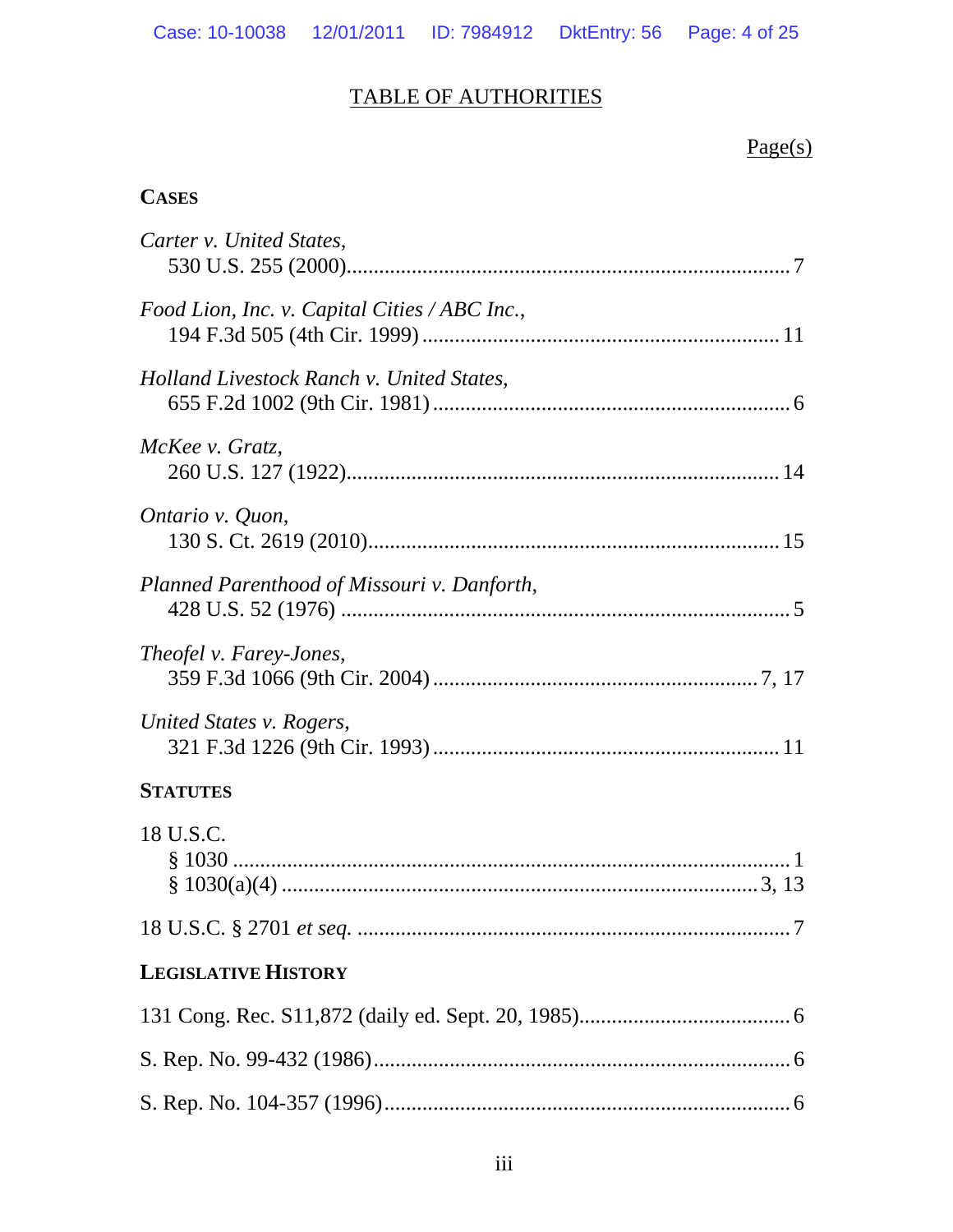# TABLE OF AUTHORITIES

(continued)

 $Page(s)$ 

# **OTHER AUTHORITIES**

| 75 Am. Jur. 2d, Trespass                                   |  |
|------------------------------------------------------------|--|
|                                                            |  |
|                                                            |  |
|                                                            |  |
|                                                            |  |
| Epstein, Cybertrespass,                                    |  |
|                                                            |  |
|                                                            |  |
| Kerr, Cybercrime's Scope,                                  |  |
|                                                            |  |
|                                                            |  |
| Olivenbaum, Rethinking Federal Computer Crime Legislation, |  |
|                                                            |  |
|                                                            |  |
| Plea Agreement, United States v. TomorrowNow, Inc.,        |  |
|                                                            |  |
|                                                            |  |
| <b>Restatement (Second) Torts</b>                          |  |
|                                                            |  |
|                                                            |  |
|                                                            |  |
|                                                            |  |
|                                                            |  |
|                                                            |  |
|                                                            |  |
|                                                            |  |
| Winn, The Guilty Eye,                                      |  |
|                                                            |  |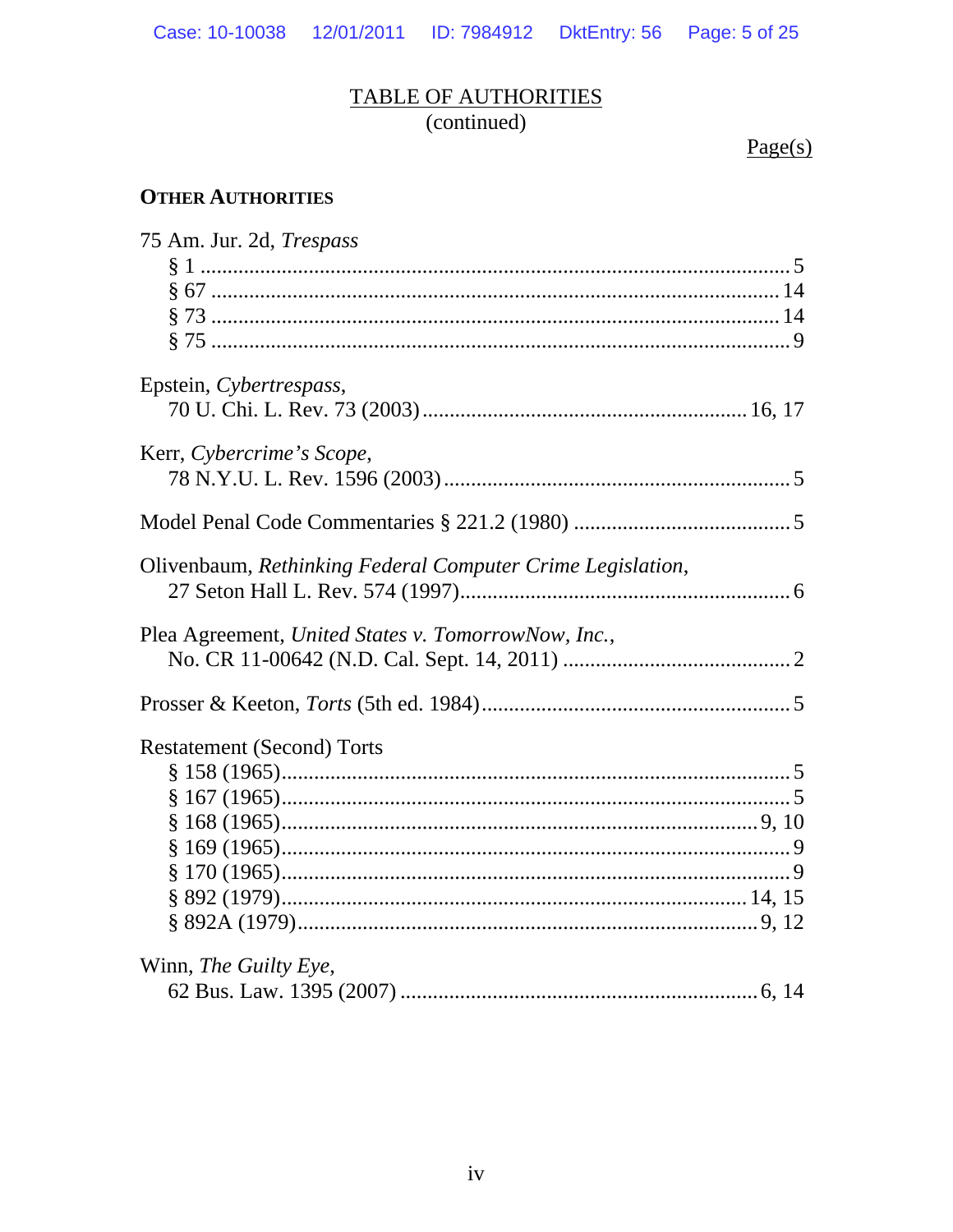#### **STATEMENT OF THE AMICUS CURIAE**

<span id="page-5-0"></span> Oracle America Inc. is one of the world's largest providers of enterprise hardware and software systems and uses computers and networks to serve customers across the globe. Oracle invests heavily in computer and information security. Even so, from time to time, persons who lack or abuse authorization try to access Oracle's computers and information for harmful purposes.

Civil sanctions do not always deter those wrongdoers. Some see civil liability as a cost of doing business. Others are judgment-proof. Thus, prosecutions under laws like the Computer Fraud and Abuse Act ("CFAA"), 18 U.S.C. § 1030, are vital to deter and punish illicit behavior.

Oracle knows this firsthand. Between 2005 and 2007, employees of TomorrowNow, Inc. (a subsidiary of one of Oracle's largest competitors in the enterprise applications software business, SAP), accessed Oracle's servers without authorization: using the login credentials of customers, TomorrowNow stole Oracle's software in order to steal Oracle's customers and, hence, its software and support revenues. About three months ago, the United States successfully prosecuted TomorrowNow for eleven counts of accessing computers without authorization or in excess of authorization under subsection (a)(4) of the CFAA—the same subsection at issue in Nosal's

1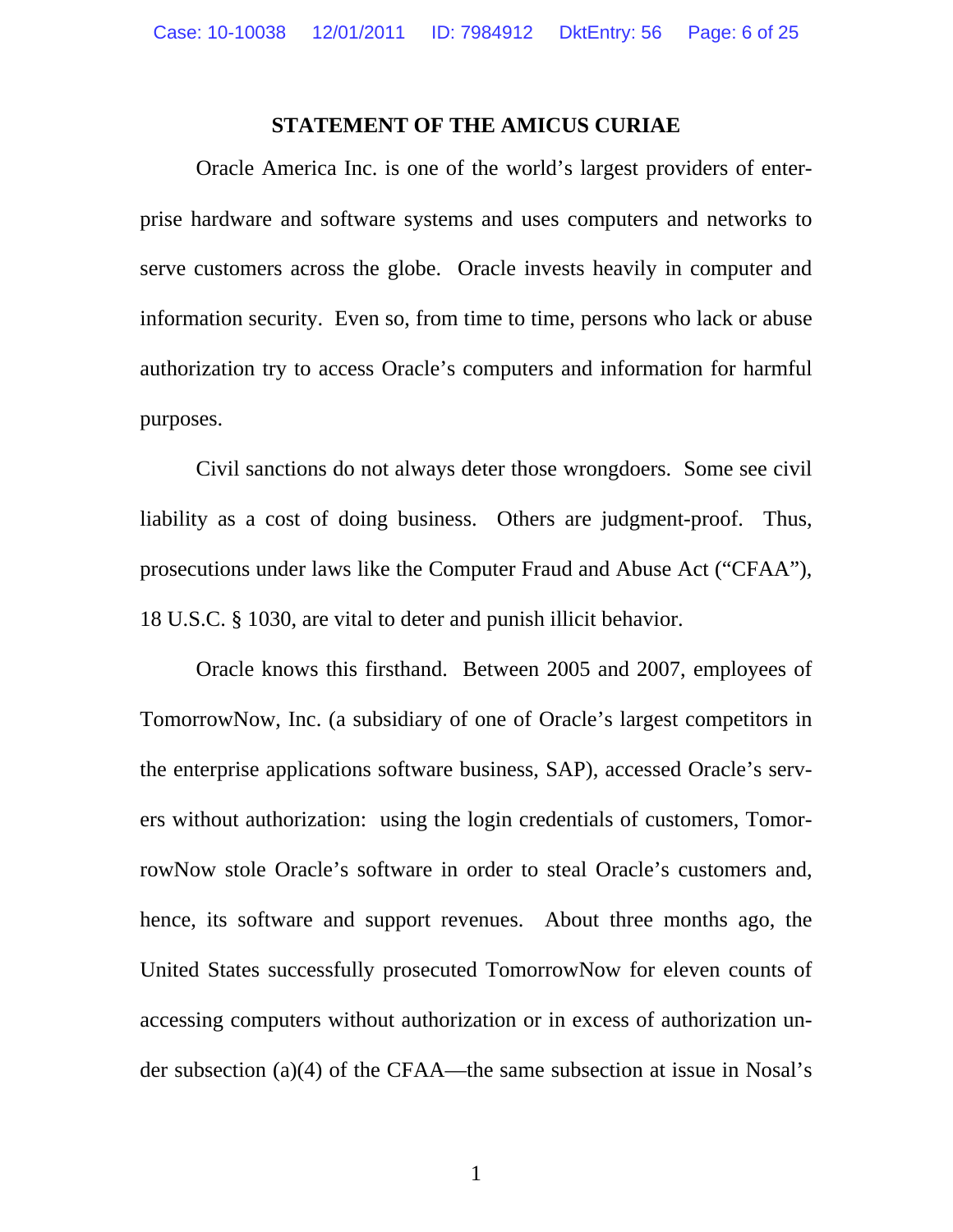case. *See* Plea Agreement, *United States v. TomorrowNow, Inc.*, No. CR 11- 00642 (N.D. Cal. Sept. 14, 2011).

 Oracle has a strong interest in the correct interpretation of the CFAA. And given that its headquarters and many of its computers are located in the Ninth Circuit, Oracle also has a strong interest in this Court's correct interpretation of the law. Oracle submits this brief to help the *en banc* Court understand that the CFAA is an important prosecutorial tool, that common-law trespass doctrines apply to the CFAA, and that the concerns about vast criminal liability, expressed by Nosal and his amicus, are overblown. $<sup>1</sup>$  $<sup>1</sup>$  $<sup>1</sup>$ </sup>

#### **INTRODUCTION**

 After leaving the employ of Korn/Ferry International, David Nosal allegedly enticed three of his former coworkers to access the company's computers and download trade secrets to help him start a competing business. Korn/Ferry had authorized those employees to access its computers and trade secrets, but only for legitimate Korn/Ferry business; it forbade access for any other purpose. For his alleged role as mastermind, aider, and abettor of the scheme, Nosal was charged with violating subsection (a)(4) of the

l

<span id="page-6-0"></span><sup>1</sup> Pursuant to Rule  $29(c)(5)$ , Oracle states that neither party's counsel authored any of this brief and that Oracle alone paid to prepare and submit it. Counsel for the United States and counsel for Nosal have consented to the filing of this brief.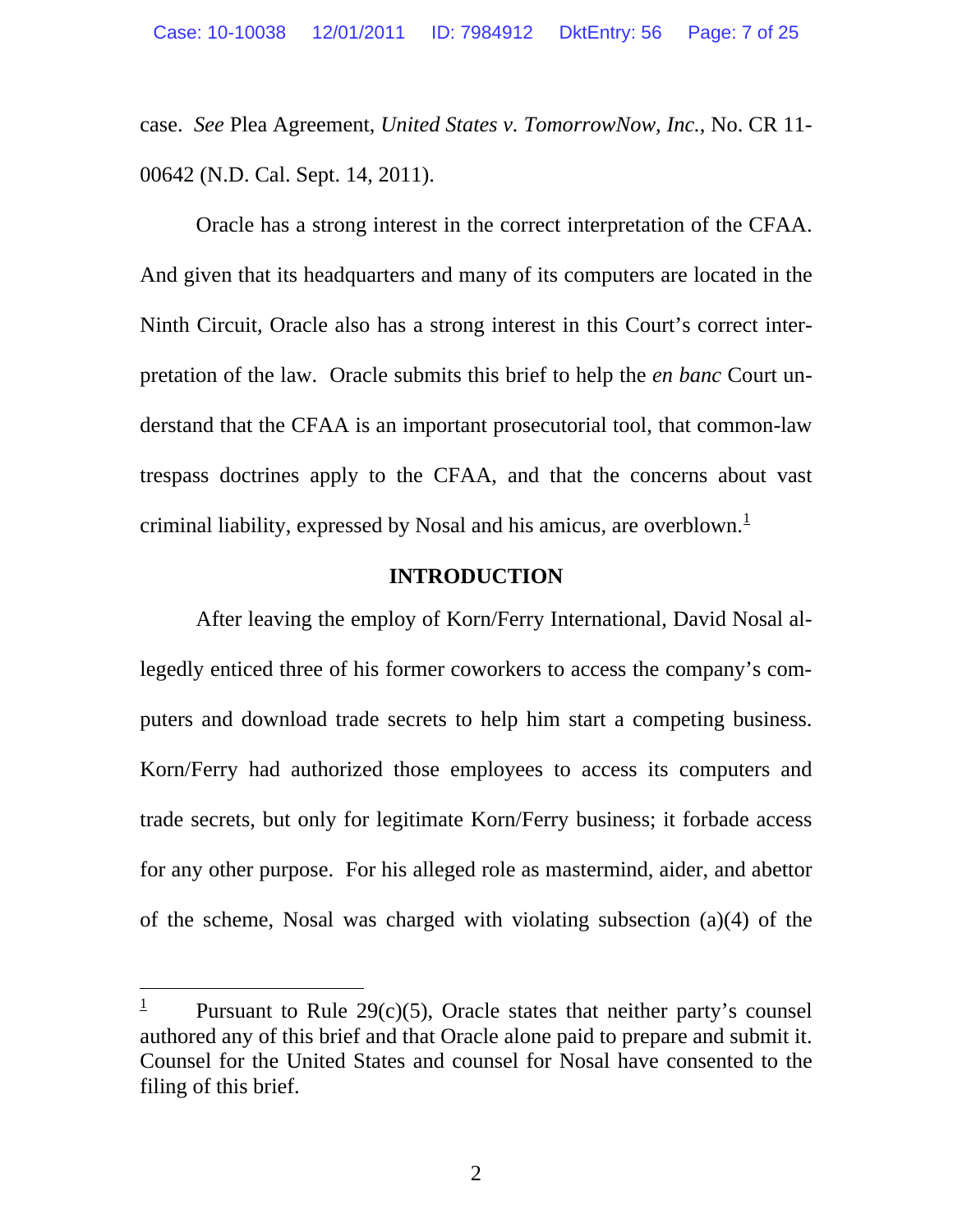<span id="page-7-0"></span>CFAA, which makes it a crime for any person, "knowingly and with intent to defraud, [to] access[] a protected computer without authorization, or [to] exceed<sup>[]</sup> authorized access, and by means of such conduct further<sup>[]</sup> the intended fraud and obtain [] anything of value." 18 U.S.C.  $\S$  1030(a)(4).

Nosal urges the Court to hold that subsection (a)(4) does not cover the alleged conduct. He argues that subsection (a)(4) and other similarly worded subsections of the CFAA narrowly prohibit just two discrete forms of access not alleged here: accessing a computer without any authorization whatsoever ("access[ing] a protected computer without authorization") and accessing certain information on a computer when limited authorization was given to access only other information ("exceed[ing] authorized access"). In his view, the CFAA backs a computer owner's decision to wall off computers and information from access altogether, but not the decision to offer restricted access, *i.e.* access for some purposes but not others. Otherwise, Nosal contends, the CFAA would be unconstitutional: because so many people use work computers for personal reasons and ignore the terms of use for Internet websites, nearly everyone would be a criminal and enforcement would be arbitrary.

Nosal's interpretation of the CFAA lacks merit. As the Government shows and as the panel majority and other courts have held, the text of the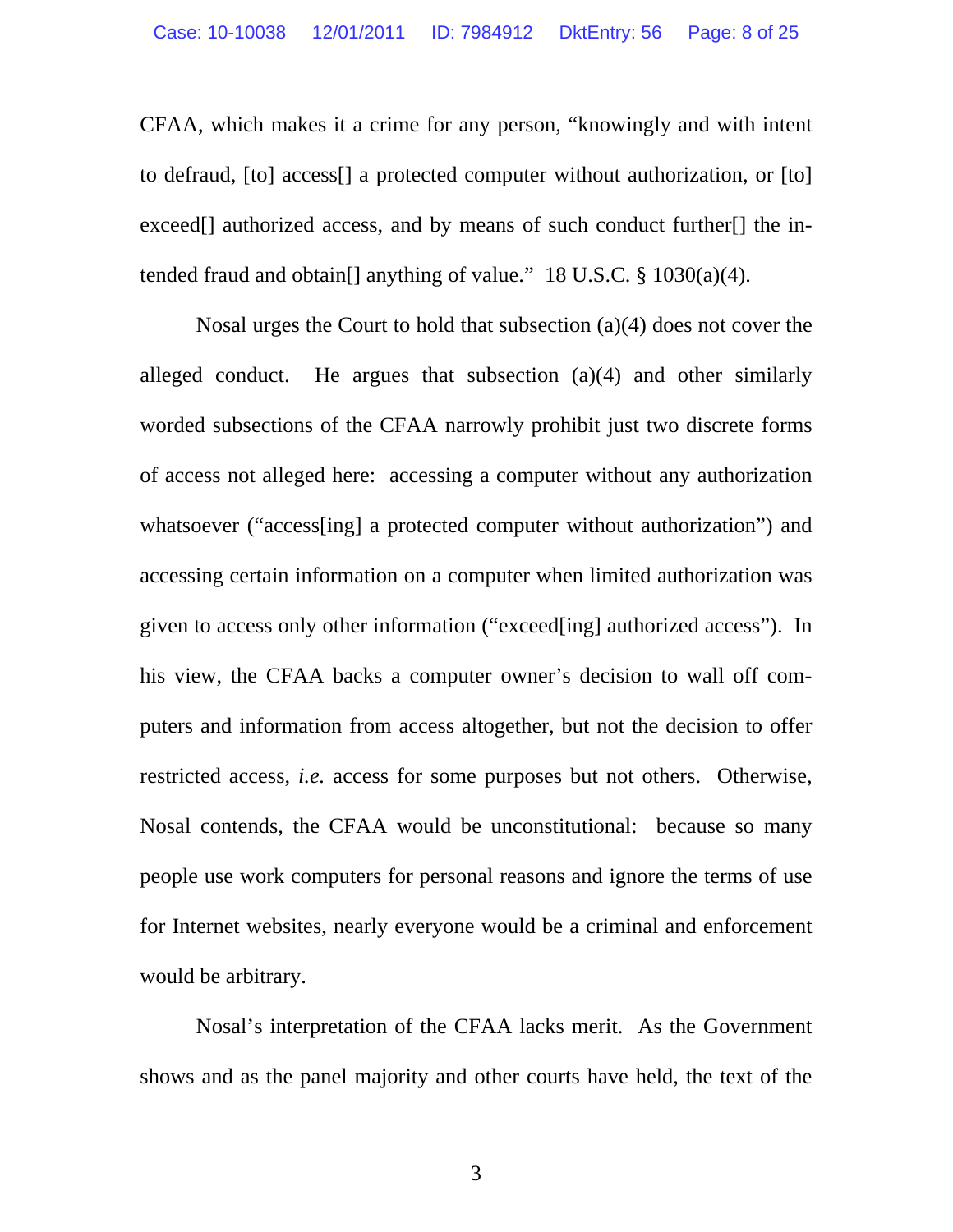CFAA reaches access that violates any restriction an owner imposes including restrictions that limit access to company business, not competing business. Legislative history confirms that was Congress's goal.

The key to understanding why the Government's interpretation of the CFAA is neither surprising nor unduly broad is in recognizing that Congress rooted the CFAA in common-law trespass doctrines. Among them is the concept of restricted authorization: a person commits trespass not only when he or she enters property or a portion of it when told not to; a person commits trespass also when he or she has authorization to enter for some purposes but enters for different ones. Over the many centuries trespass has been a crime and a tort, even though liability has turned on owners' personal decisions whether and to what extent to authorize entry, liability has not run amok because courts have developed rules to cabin it. Applied to the CFAA, those well established rules defeat Nosal's contention that millions of Americans violate the CFAA under the Government's interpretation.

In short, the panel majority was correct, and the *en banc* Court should not adopt Nosal's limiting construction of the CFAA.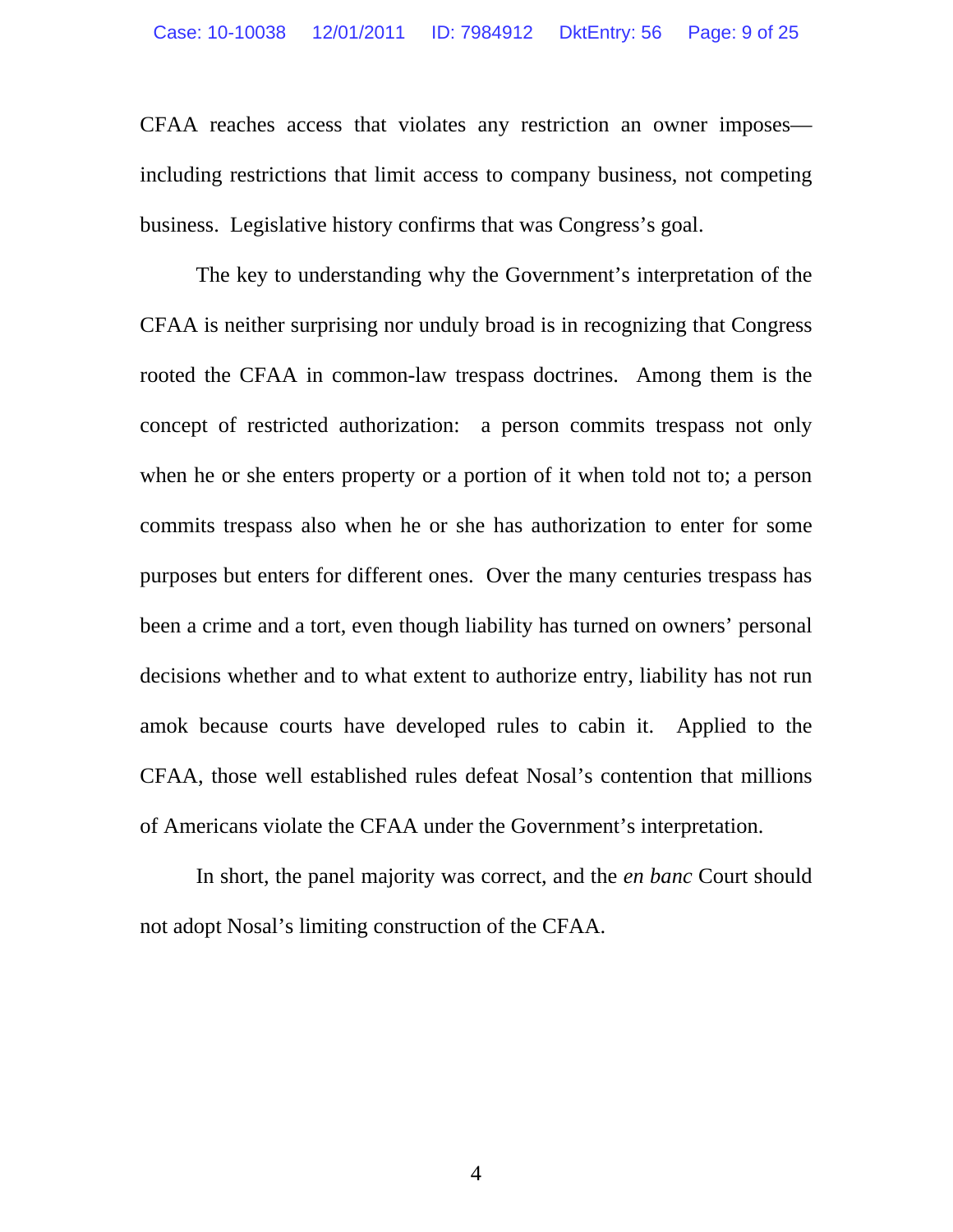#### **ARGUMENT**

### <span id="page-9-0"></span>**I. THROUGH THE CFAA, CONGRESS ADAPTED COMMON-LAW TRESPASS PRINCIPLES TO COMPUTERS.**

"There are countless situations in which the State prohibits conduct only when it is objected to by a private person most closely affected by it." *Planned Parenthood of Missouri v. Danforth*, 428 U.S. 52, 93 n.1 (1976) (White, J., concurring in part). One of those situations is trespass, *id.*, the essence of which is entry onto property without the owner's consent, *see* Restatement (Second) Torts §§ 158, 167 (1965). Governments have long enforced trespass criminally. In fact, though best known today as a tort, trespass was first a crime "because the trepasser's conduct was regarded as a breach of the peace." 75 Am. Jur. 2d, *Trespass* § 1. *See* Prosser & Keeton, *Torts* § 6, at 29 (5th ed. 1984).

In a variety of contexts, modern statutes, civil and criminal alike, build upon the foundation of common-law trespass. *See* Model Penal Code Commentaries § 221.2 (1980) (listing various criminal trespass statutes). Trespass is a particularly "logical starting point for applying property crimes to punish and deter computer misuse." Kerr, *Cybercrime's Scope*, 78 N.Y.U. L. Rev. 1596, 1606 (2003). For "[t]he essence of trespass, unlawful entry, corresponds quite neatly to unauthorized accessing of electronic prop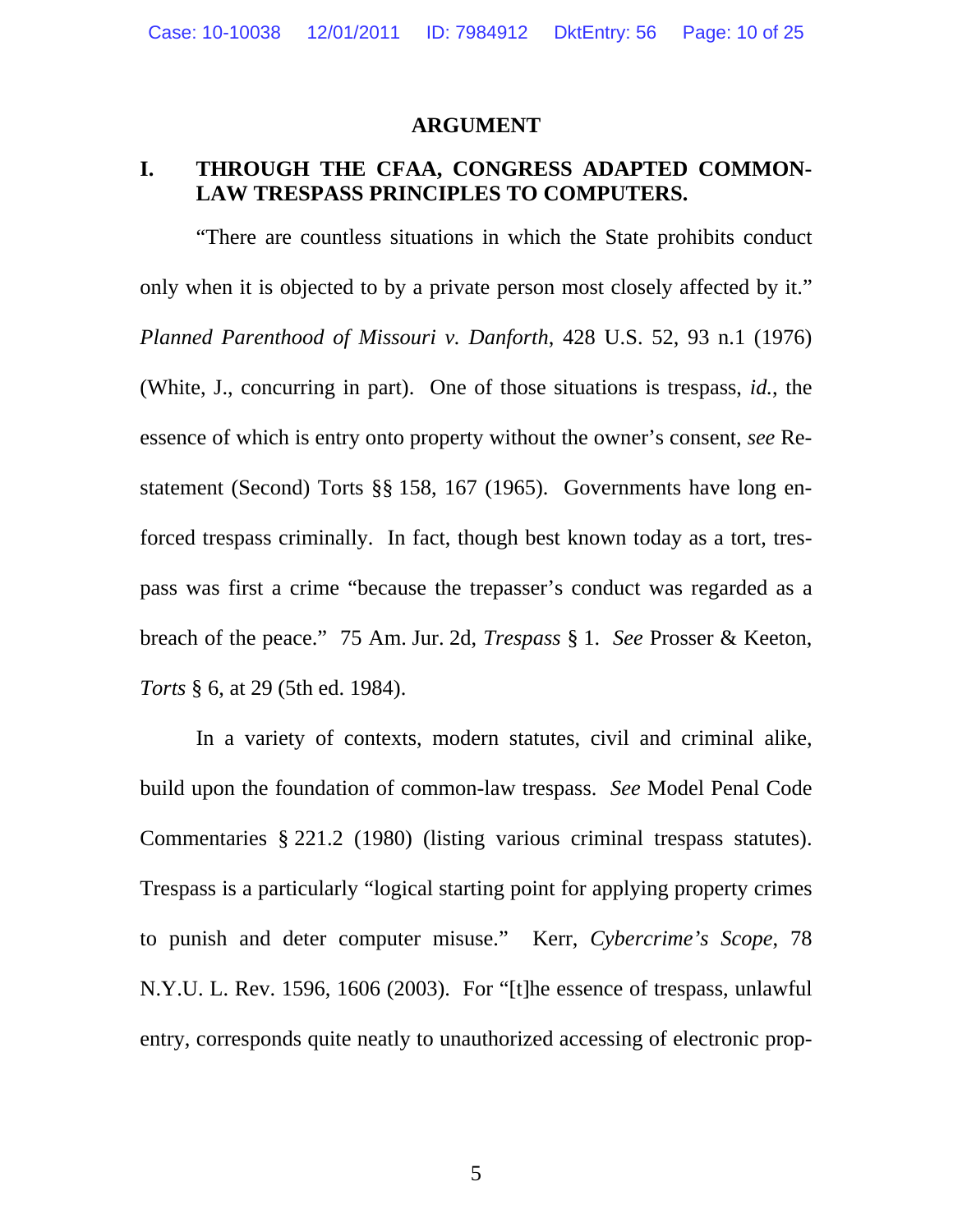<span id="page-10-0"></span>erty." Olivenbaum, *Rethinking Federal Computer Crime Legislation*, 27 Seton Hall L. Rev. 574, 640 (1997).

The Congresses that enacted and amended the CFAA began with trespass, too. "The basic legal concept underlying the CFAA is the concept of 'unauthorized access,' a concept derived from the idea of trespass." Winn, *The Guilty Eye*, 62 Bus. Law. 1395, 1403 (2007). The legislative history of the CFAA is replete with signs that trespass is the law's foundation. *See* 131 Cong. Rec. S11,872 (daily ed. Sept. 20, 1985) ("The conduct proscribed in [this section] is akin to a trespass onto someone else's property."); S. Rep. No. 99-432, at 7 (1986) (using "trespass" as shorthand for unauthorized access); S. Rep. No. 104-357, at 10–11 (1996) (same).

More importantly, the text of the CFAA is obviously modeled on common-law trespass. Replace "access" with "entry" and "computer" with "property," and subsection (a)(4) of the CFAA sounds exactly like it prohibits ordinary trespass: "Whoever … enters property without authorization, or exceeds authorized entry, … shall be punished … ." *Compare Holland Livestock Ranch v. United States*, 655 F.2d 1002, 1005 (9th Cir. 1981) ("A grazing trespass exists when livestock are grazed on federal public land *in excess of* authorized permit use or *without* an appropriate permit or license." (emphases added)).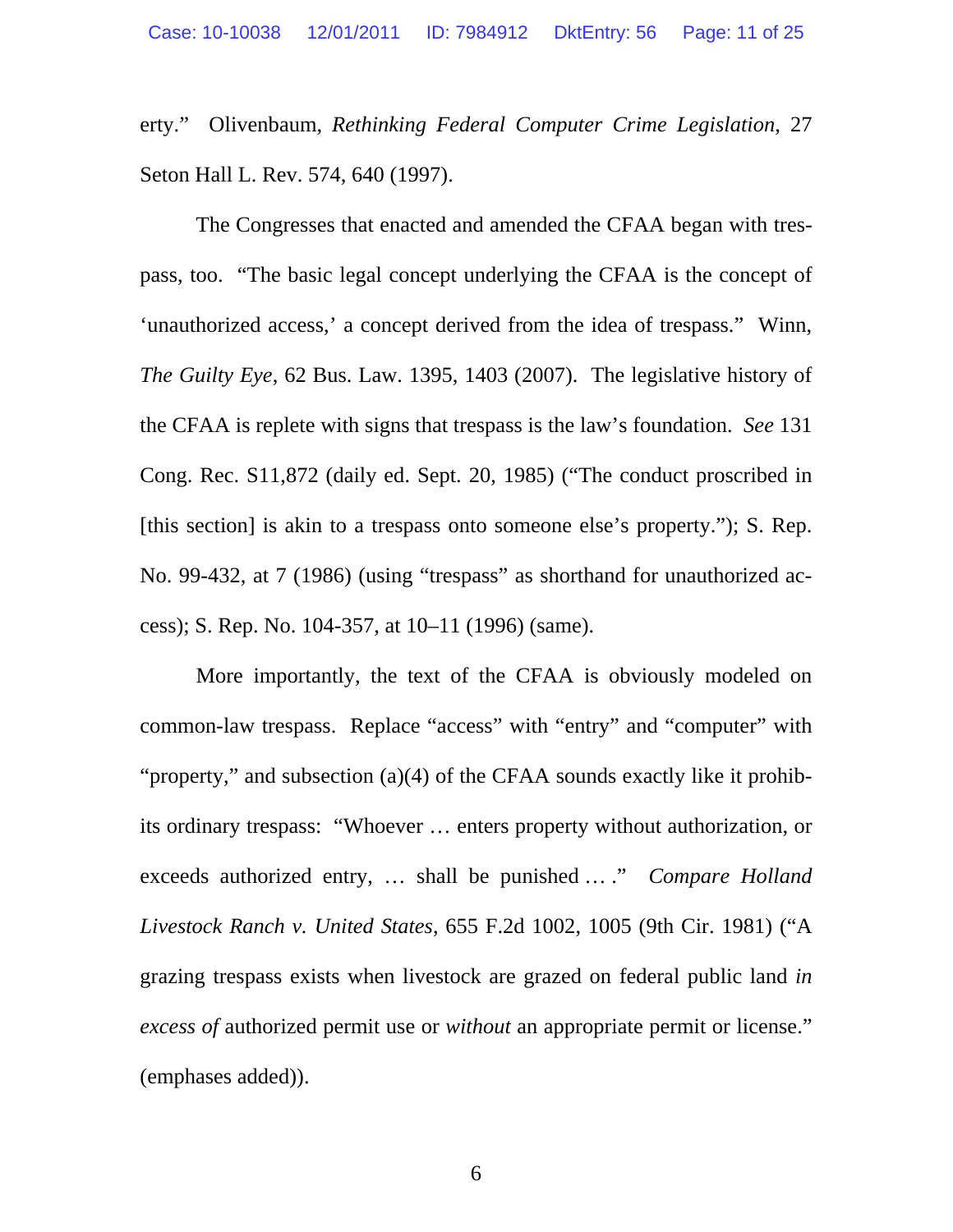<span id="page-11-0"></span>When Congress uses common-law terms in a statute, as it has in the CFAA, Congress "adopts the cluster of ideas that were attached to each borrowed word in the body of learning from which it was taken." *Carter v. United States*, 530 U.S. 255, 264 (2000) (quoting *Morissette v. United States*, 342 U.S. 246, 263 (1952)) (internal quotation marks omitted). Therefore, the Court must look to the common law's understanding of "authorization" in interpreting the CFAA. This is not a novel approach. In *Theofel v. Farey-Jones*, 359 F.3d 1066 (9th Cir. 2004), this Court held that the CFAA and the Stored Communications Act, 18 U.S.C. § 2701 *et seq.*, another federal statute related to computer access, should be interpreted in light of common-law trespass principles. *Theofel* was a civil suit where the two sides disputed whether the defendant's access had been validly authorized when the defendant had obtained authorization deceitfully. *See* 359 F.3d at 1072. After recognizing that the Stored Communications Act had the trappings of a trespass statute, the Court looked to the common law of trespass to resolve the dispute and held that, as alleged, the authorization was invalid. *Id.* at 1072–1074. The Court also held that its analysis of authorization under the Stored Communications Act "disposed of" the same issue under the CFAA. *Id.* at 1078.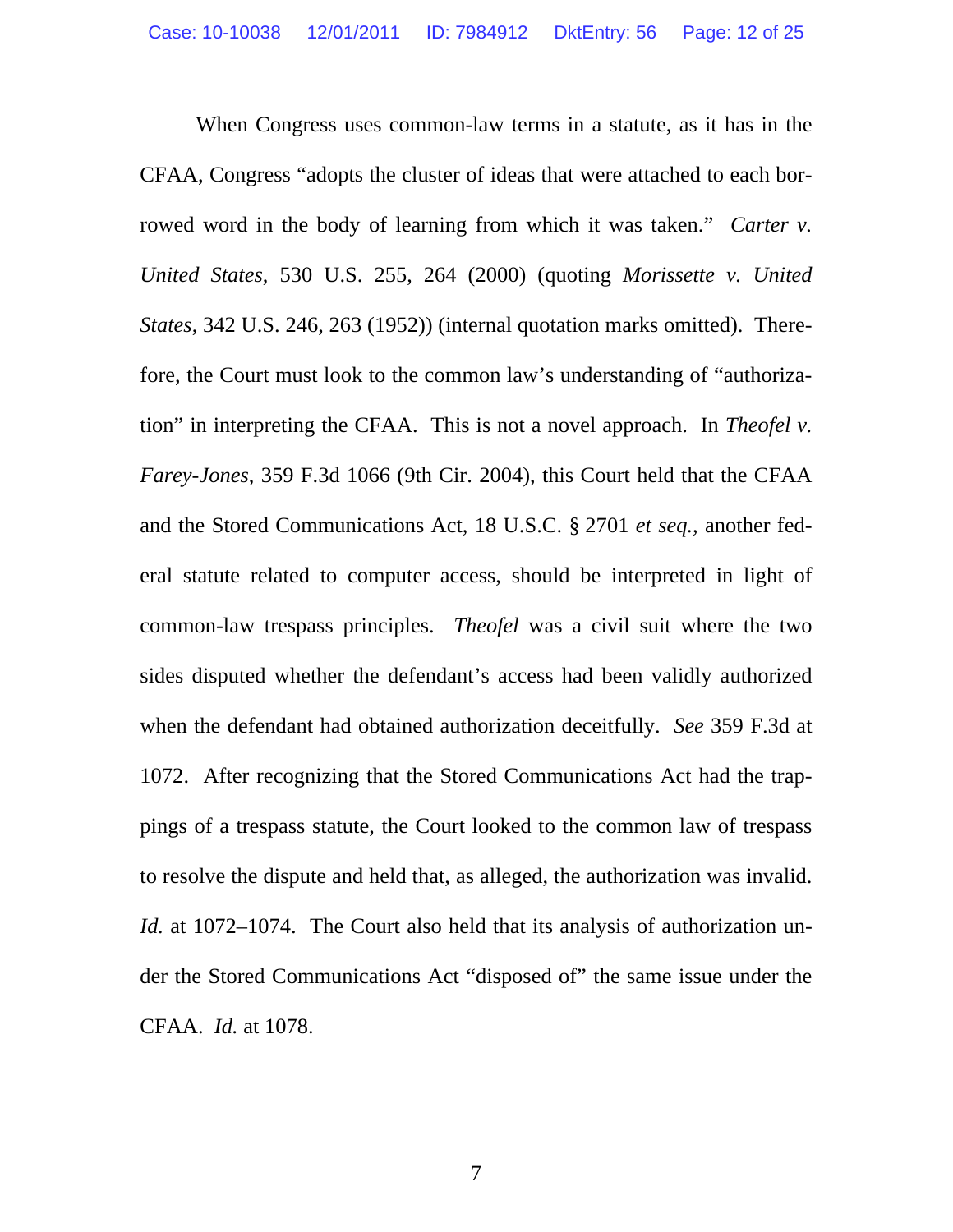Although the primary legal question in Nosal's case (*i.e.* what kinds of access restrictions does the CFAA enforce) is different from the question in *Theofel* (*i.e.* when will courts imply access restrictions the owner has not made express), there is no doubt the *en banc* Court should follow *Theofel*'s lead and look to the common law of trespass for the answer. And as shown below, the interpretation of the CFAA advanced by the Government and accepted by the panel majority accords with the established common-law rule that a person commits a trespass when he violates *any* access restriction a property owner imposes—including access restricted for certain purposes.

# **II. THE COMMON LAW OF TRESPASS RECOGNIZES THAT OWNERS CAN GRANT RESTRICTED ACCESS TO THEIR PROPERTY.**

### **A. Courts recognize many types of restrictions on access.**

No one disputes that the CFAA places the weight of criminal penalties behind a computer owner's decision to withhold all access to his computers. The dispute in this case is over the extent to which the CFAA backs other access restrictions with criminal penalties. Without mentioning the common law of trespass, Nosal argues that the CFAA enforces only one specific type of access restriction—authorization to access some but not all information on a computer. *See* Nosal Reh'g Pet. at 7. Accordingly, Nosal argues that the CFAA does not make it a crime for a person who has authorization to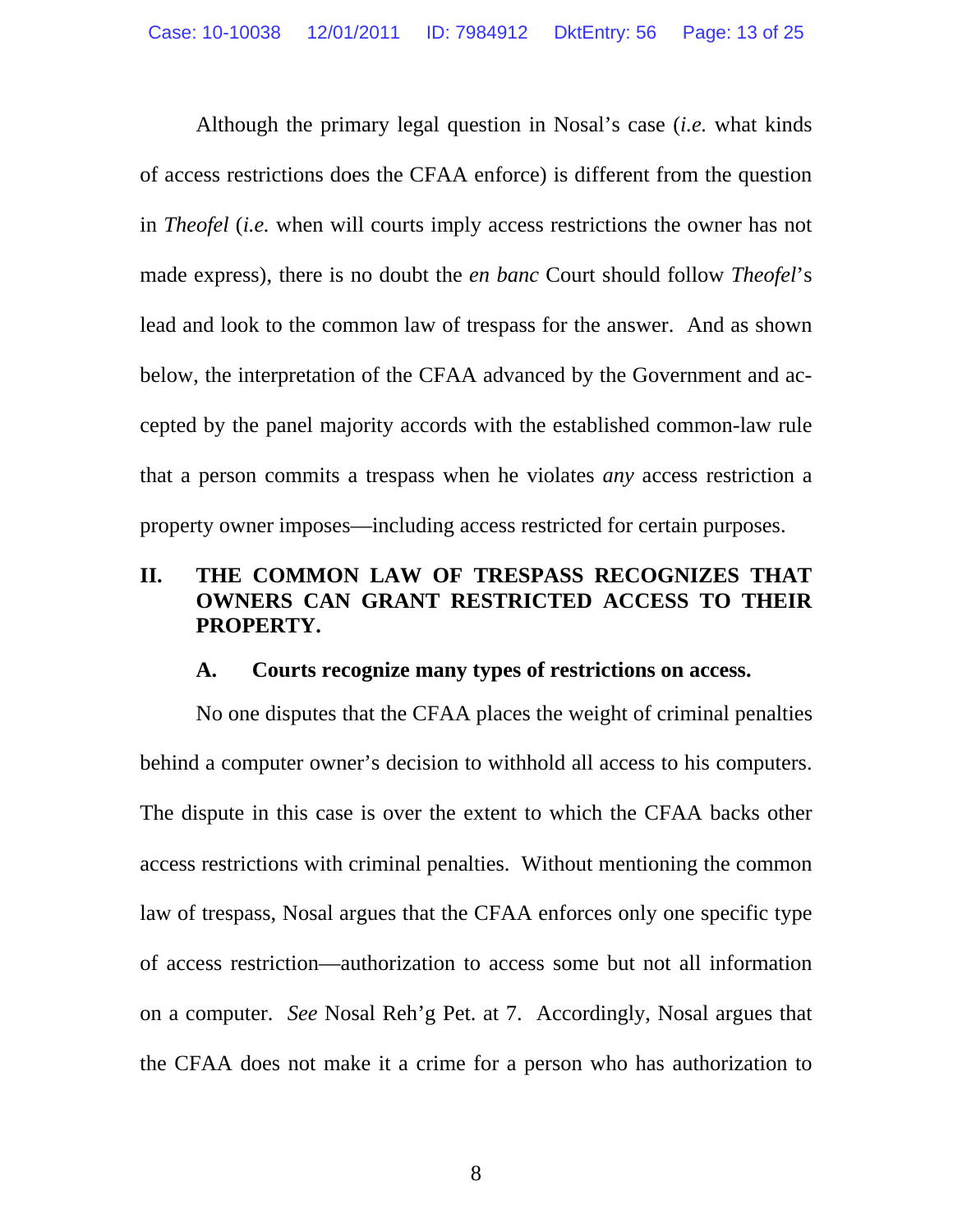<span id="page-13-0"></span>access a computer or information *for business purposes only* to access the same computer or information for the decidedly non-business purpose of stealing information to use in competition with the computer owner.

The common law of trespass does not distinguish among types of access restrictions. It recognizes them all. The Restatement is clear: "A … restricted consent to enter land creates a privilege to do so *only in so far as the … restriction is complied with*." Restatement (Second) Torts § 168 (1965) (emphasis added).<sup>[2](#page-13-1)</sup> It follows that "consent restricted to entry for a particular purpose confers no privilege to be on the land for any other purpose." *Id.* § 168 cmt. *b*. Similarly, "[o]ne may become a trespasser by exceeding the scope of consent, such as by intentionally conducting oneself in a manner differing from that allowed." 75 Am. Jur. 2d, *Trespass* § 75.

For example, a land owner can limit access to certain areas of a property and can limit access to certain times. *See* Restatement (Second) Torts §§ 169, 170 (1965). If someone immediately enters a forbidden area or enters outside the allotted window, he or she enters without authorization. If

-

<span id="page-13-1"></span><sup>2</sup> The Restatement refers to both "conditional consent" and "restricted consent," defining them differently but treating them the same. *Compare*  Restatement (Second) Torts § 892A cmt. *f* (1979) (defining "conditional consent" as consent "effect only upon the occurrence or nonoccurrence of an event or the existence of nonexistence of a fact"), *with id.* § 892A cmt. *g* (defining "restricted consent" as consent limited "to acts done for a particular purpose"). For simplicity, this brief refers only to "restricted consent."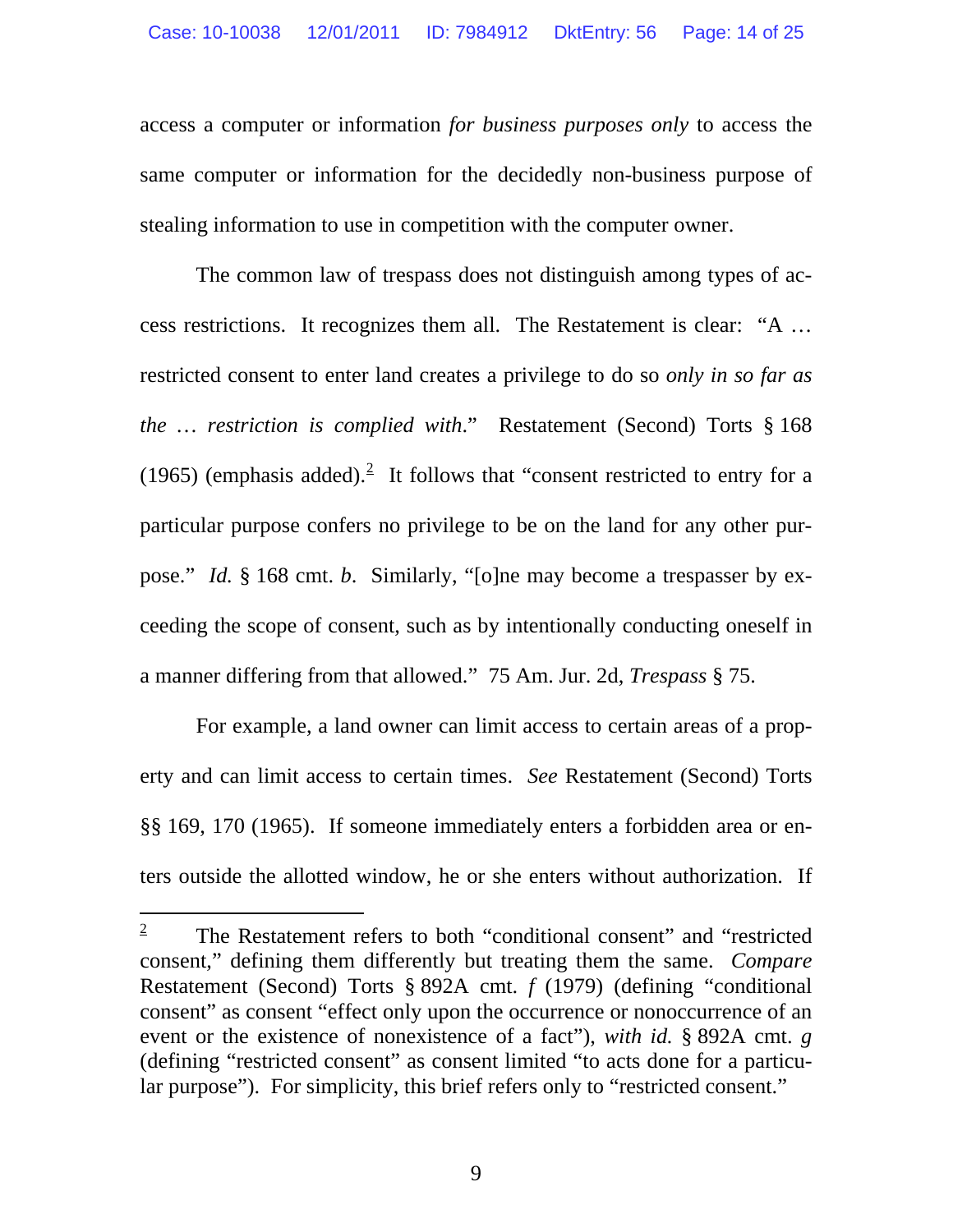someone roams outside authorized areas or stays too long, he or she exceeds authorization. Either way, the person is a trespasser. Thus, contrary to Nosal's amicus, *see* Electronic Frontier Foundation Amicus Br. in Support of Reh'g at 13–14 (hereinafter, "EFF Reh'g Br."), the common law of trespass amply supports the Government's view that the CFAA may criminalize accessing medical records after business hours when the computer owner has limited access of the records to times during business hours, *see* Gov't Reply Br. at 8–9.

The common law of trespass also answers the precise question posed in this case: owners also can restrict access according to a person's purpose. Not only does this mean that an owner can authorize entry only to perform a particular activity. *See* Restatement (Second) Torts § 168 illus. 1 (it is a trespass to draw gravel from Blackacre when authorized only to drive cattle across Blackacre). But it also means that an owner can authorize entry only to perform a particular activity *and only for a particular purpose*. *See id.* § 168 illus. 3 ("A grants permission to B, his neighbor, to enter A's land and draw water from A's spring for B's own use. A has specifically refused permission to C to enter A's land and draw water from the spring. At C's instigation, B enters A's land and obtains for C water from the spring. B's entry is a trespass.").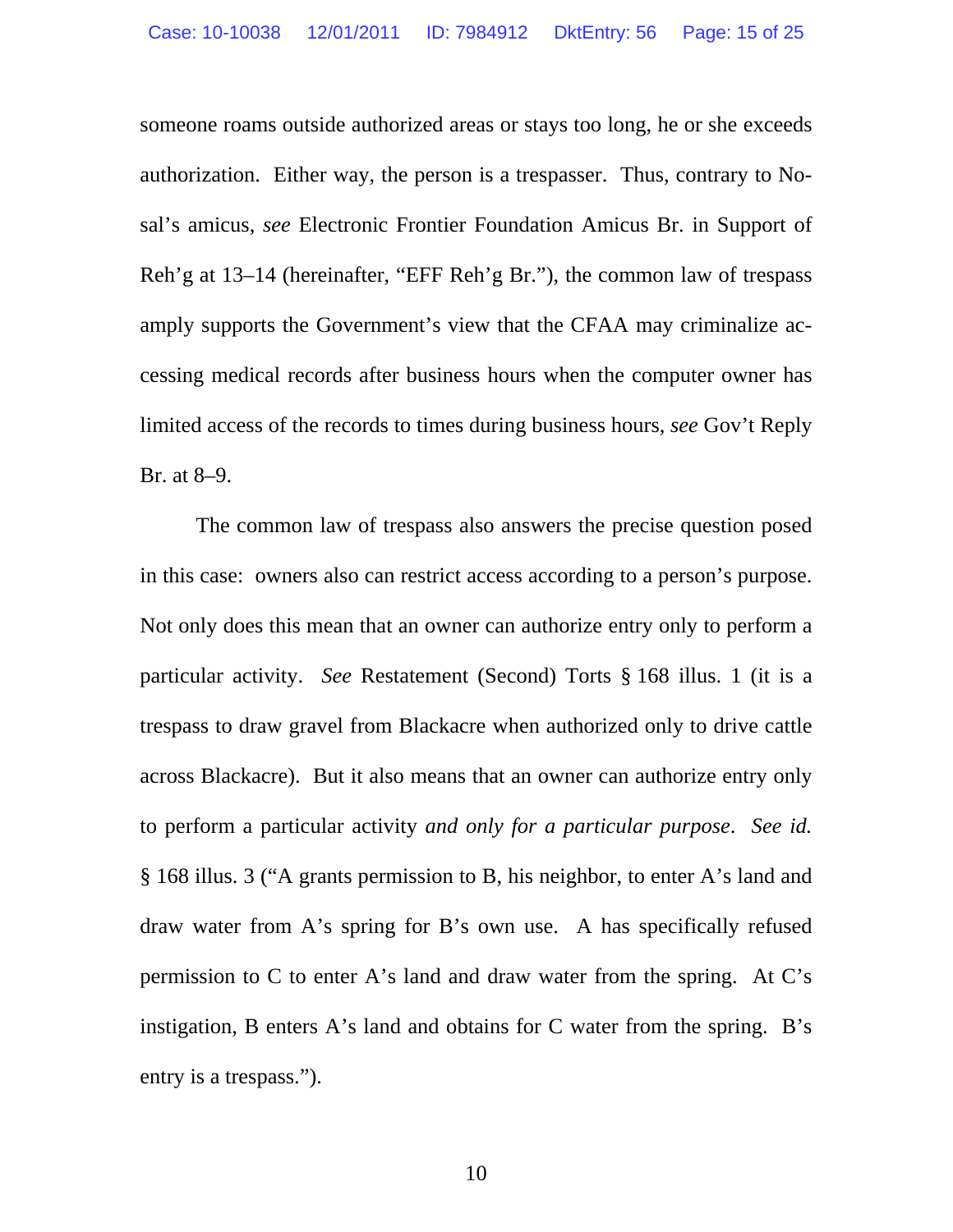<span id="page-15-0"></span>The analogy from common-law trespass to computer access under the CFAA is straightforward. If a computer owner authorizes a customer to access a computer only to download software updates for an older software release, the CFAA prohibits that person from accessing the computer to download a brand new release. Moreover, if a computer owner authorizes a customer to access a computer only to download software updates and only for the customer's own noncompeting purposes, the CFAA prohibits that person from accessing the computer in order to sell the updates to others or use them to compete with the computer owner.

Nosal's amicus argues that interpreting the CFAA to back any access restriction a computer owner imposes effectively makes the fraudulent-intent element of subsection (a)(4) superfluous. *See* EFF Reh'g Br. at 10. Not so. Trespass is not inherently fraudulent. *See, e.g.*, *Food Lion, Inc. v. Capital Cities / ABC Inc.*, 194 F.3d 505, 514, 519 (4th Cir. 1999) (reversing fraud verdict and affirming trespass verdict). To establish fraud, the evidence must show that the accesser concealed the activity, disguised his or her identity, or made misrepresentations. *See United States v. Rogers*, 321 F.3d 1226, 1230 (9th Cir. 1993). Sometimes, the same evidence will establish lack of authorization and fraud, like when the accesser uses someone else's login credentials. But that result is not inevitable.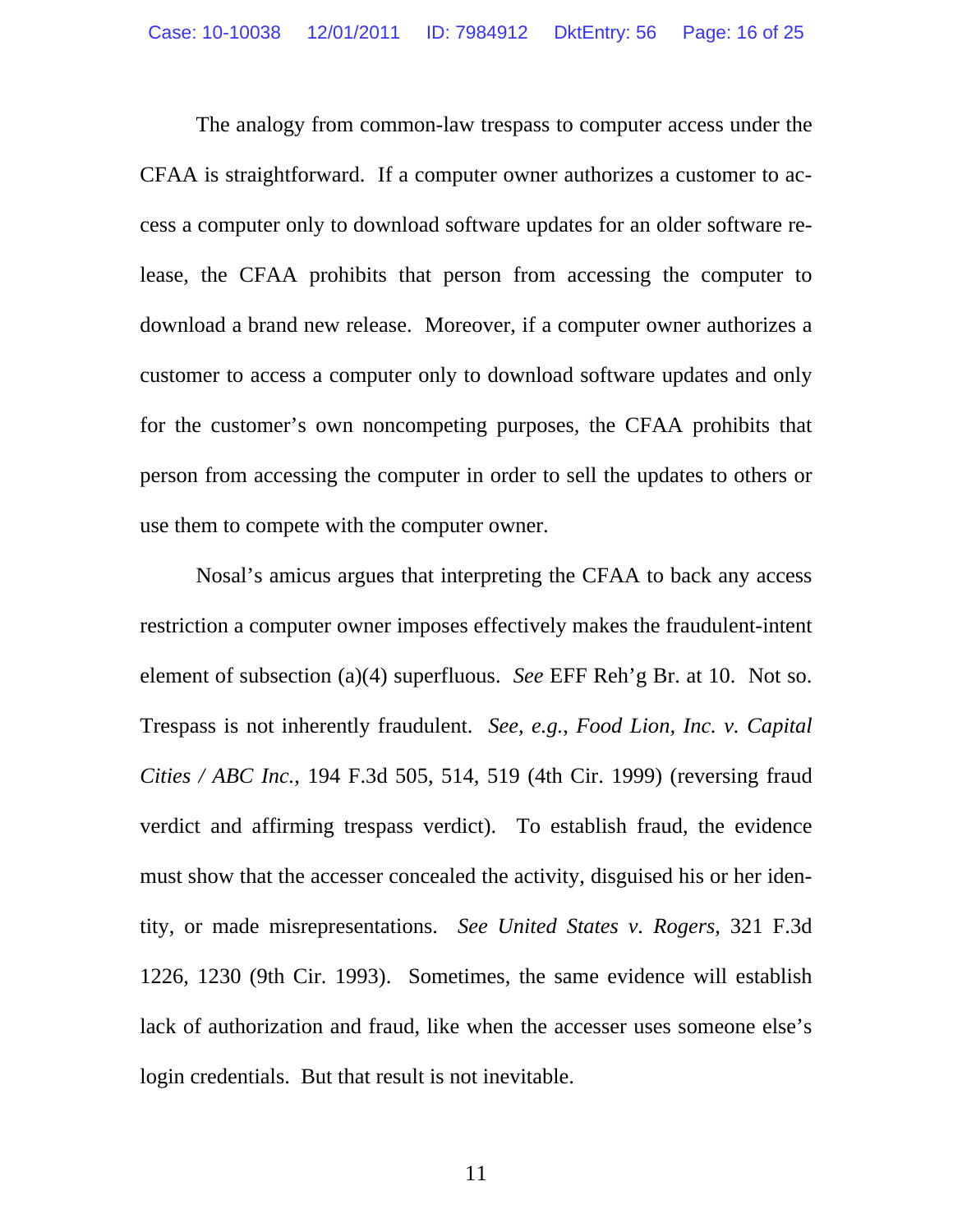# <span id="page-16-0"></span>**B. A person's post-access conduct can show that he violated a computer owner's restrictions on access.**

Noting that the text of the CFAA focuses on "access," Nosal argues that a person's post-access conduct should be totally immaterial to CFAA liability. He claims that computer owners "can define the permissible scope of *access* to information but not the permissible scope of *subsequent use* of that information." Nosal Reh'g Pet. at 8. *See* EFF Reh'g Br. at 9, 11. Nosal's dichotomy is fatally oversimplified.

While *accessing* and *using* information are indeed two separate acts, they are not so logically separate that post-access use is totally immaterial to determining the propriety of the initial access. On the contrary, because a person's purpose at the time of access is so hard to prove, "[t]he fact that the improper purpose is in fact carried out is itself evidence that the entry was for that purpose, and may be conclusive in the absence of any explanation for a change in plan." Restatement (Second) Torts § 892A cmt. *g* (1979).

# **III. MILLIONS OF AMERICANS WILL NOT BE CRIMINALS IF THE COURT INTERPRETS THE CFAA IN LIGHT OF THE COMMON LAW OF TRESPASS.**

The unlikely prospect of limitless criminal liability animates this case. Nosal imagines that, unless the Court construes the CFAA to criminalize only access that involves computers or information a person is categorically forbidden to access, "tens of millions" of employees will be criminals. No-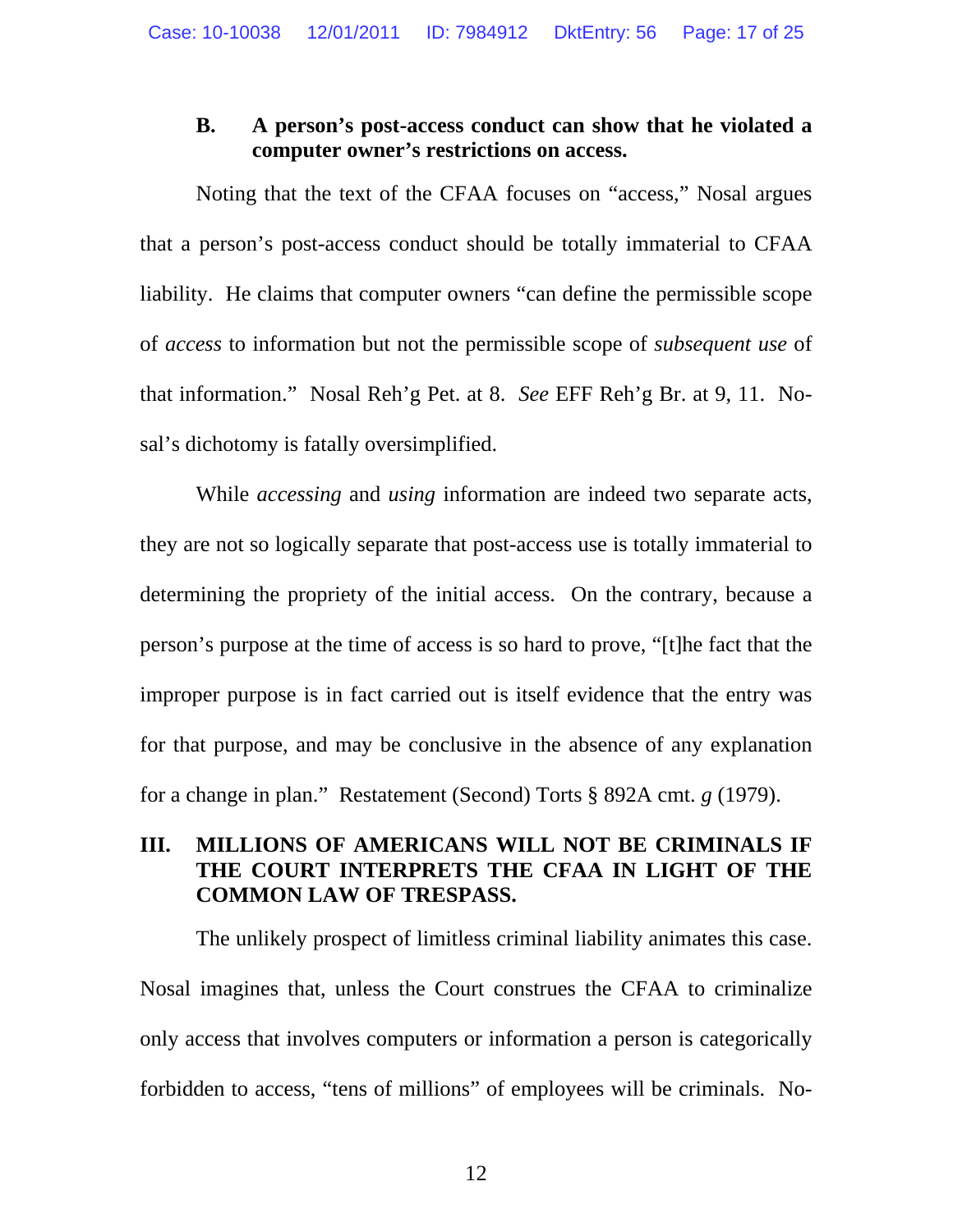sal Reh'g Pet. at 10. Supposedly, "millions of employees … violate their employers' computer use restrictions every day," and "millions of Internet users" will be turned "into criminals for typical, routine Internet activity." EFF Reh'g Br. at 11, 15.

To dispel those concerns, the Government and the panel majority point to the heightened *mens rea* requirement of subsection (a)(4), which proscribes accessing a computer without authorization or exceeding authorized access "knowingly and with intent to defraud." 18 U.S.C. § 1030(a)(4). Nosal counters that other CFAA subsections, particularly subsection (a)(2), are not limited to cases of fraud but cover access done "intentionally." *See* Nosal Reh'g Pet. at 9–12; *see also* EFF Reh'g Br. at 12–13. Other CFAA subsections do have different *mens rea* requirements, but Nosal is wrong to conclude that millions of people therefore violate those subsections every day. Nosal's sky-is-falling assertion of vast criminal liability relies on a flawed premise—the assumption that an employee accessing a computer in ways an employee handbook forbids or a person accessing a website contrary to the site's posted terms of use is inherently accessing a computer without or in excess of authorization. *See* EFF Reh'g Br. at 15–18 (concocting a parade of horribles from selected Internet website terms of service). At common law, trespass liability is not so simplistic.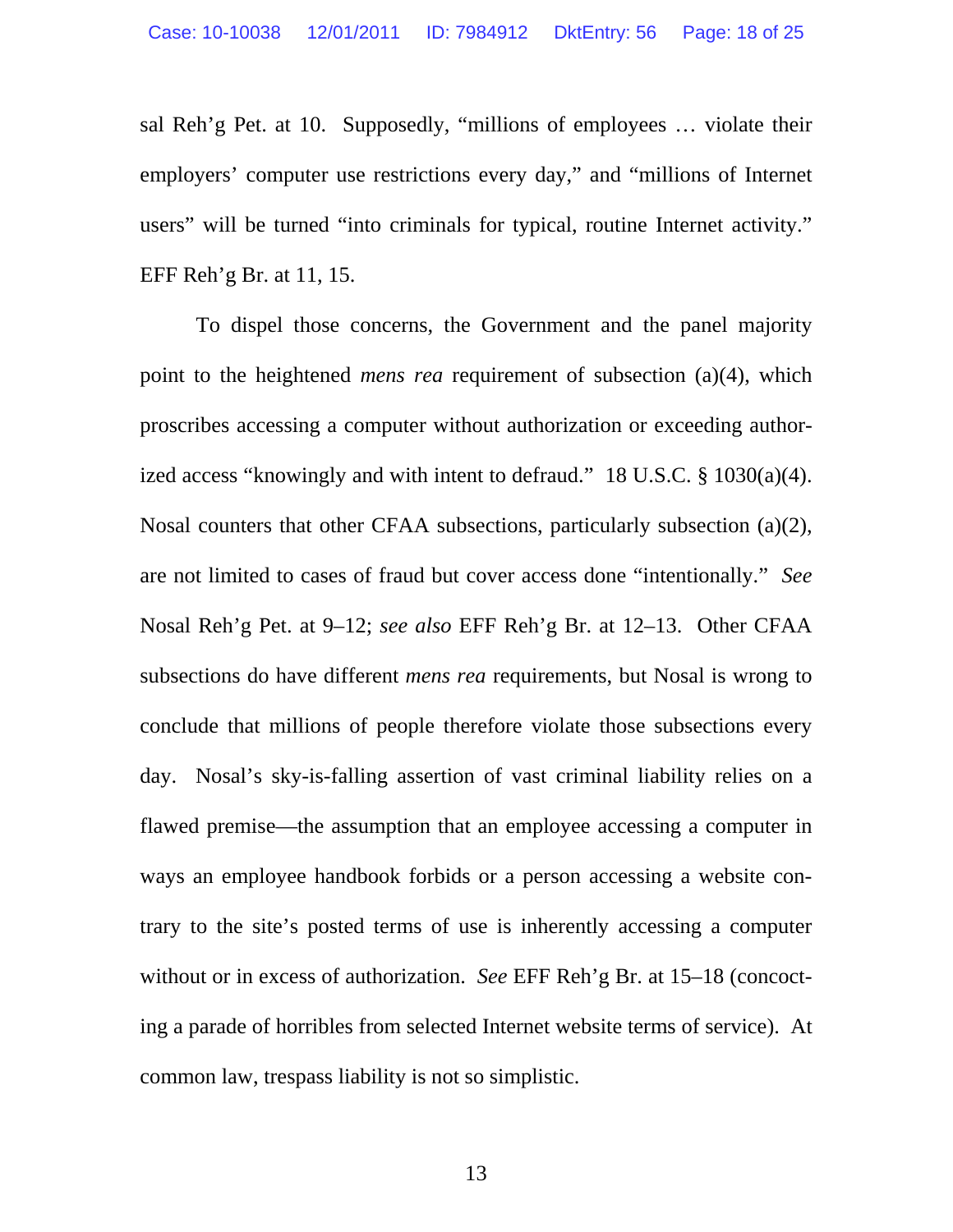<span id="page-18-0"></span>Courts applying the common law of trespass recognize that consent is a "willingness in fact for conduct to occur." Restatement (Second) Torts § 892(1) (1979). It is a fact-dependent conclusion drawn from the totality of the circumstances, and "it may be manifested by action or inaction and need not be communicated to the actor." *Id.*; *see id.* § 892 cmt. *c*. Accordingly, courts sometimes find that a written or posted access restriction has been overridden or lifted.

This common-law principle takes several forms. One is the doctrine of apparent or implied consent; another is estoppel or waiver. Courts are suspicious of posted access restrictions that *by their terms* apply to everyone but that *in fact* have been selectively enforced "against some members of the public as opposed to others"; when the signals conflict, courts may find a posted restriction ineffective. Winn, *The Guilty Eye*, 62 Bus. Law. at 1424. Similarly, a property owner who knowingly acquiesces in a person's course of access may waive the right to call it a trespass. *See id.*; *see also* 75 Am. Jur. 2d, *Trespass* § 67 (estoppel defense). When an owner has "actual knowledge" of repeated trespasses, the owner's "habitual acquiescence … may constitute a license for persons to enter the land, if the tolerance is so pronounced as to be tantamount to permission." 75 Am. Jur. 2d, *Trespass* § 73. Community custom is especially relevant in determining apparent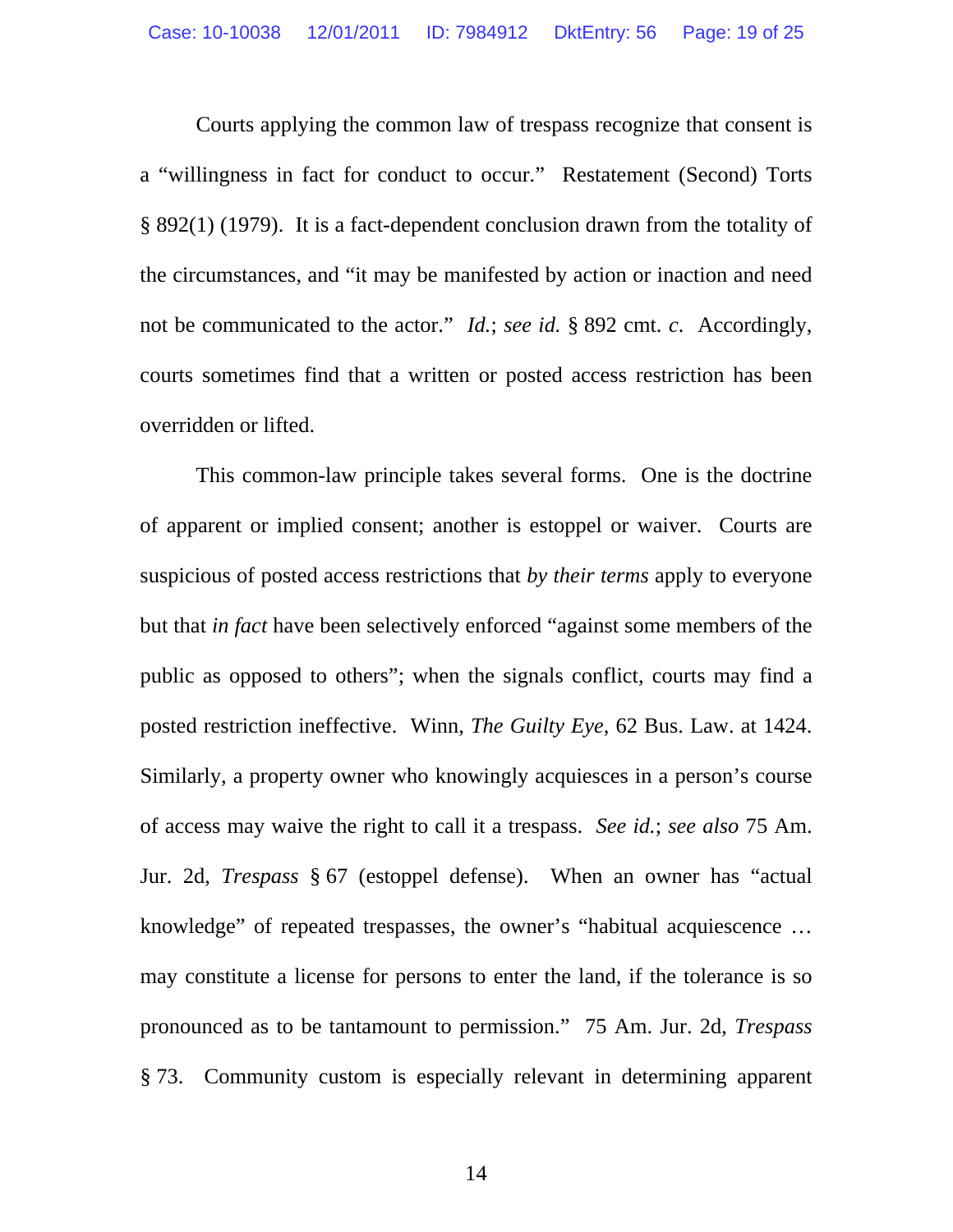<span id="page-19-0"></span>consent. *See* Restatement (Second) Torts § 892 cmt. *d*; *cf. McKee v. Gratz*, 260 U.S. 127, 136 (1922) ("A license may be implied from the habits of the country."). Above all, commonsense and reasonableness are the guides, as they are with all totality-of-the-circumstances inquiries.

Like other established doctrines of the common law of trespass, the reasonable approach to judging posted access restrictions applies to the CFAA. And it easily answers Nosal's policy concerns. If, as Nosal posits, it is well known that millions of employees and Internet users actually violate posted restrictions on computer and information access every day, chances are good that those restrictions are not bona fide. That result is not farfetched; just last year, in fact, Nosal's amicus told the Supreme Court that "many employers expect or at least tolerate personal use of such equipment by employees because it often increases worker efficiency." *Ontario v. Quon*, 130 S. Ct. 2619, 2629 (2010). Given how often and how openly those posted yet never enforced restrictions are violated, a person who violates one is not accessing a computer without or in excess of authorization.

# **IV. CONGRESS HAS DETERMINED THAT A COMPUTER OWNER'S RIGHT TO CONTROL ACCESS IS IMPORTANT ENOUGH TO WARRANT CRIMINAL PENALTIES.**

Nosal's characterization of the policy consequences of this case makes it seem as if the Government, employees, and Internet users are the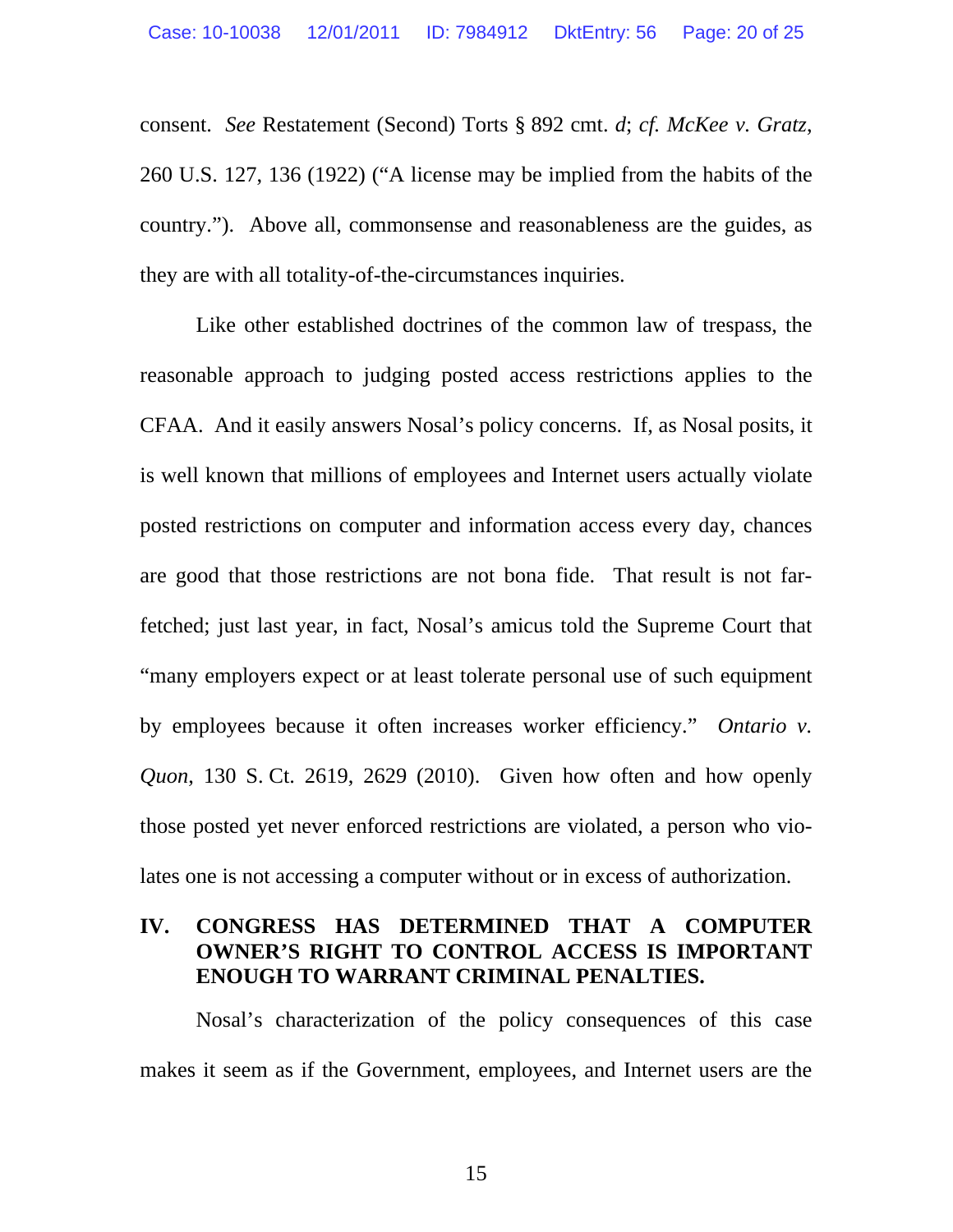only stakeholders in the CFAA. There are many more. "Firms and individuals invest substantial amounts of capital and effort to create servers and websites that are linked to the rest of cyberspace via the internet." Epstein, *Cybertrespass*, 70 U. Chi. L. Rev. 73, 79 (2003). The CFAA is the culmination of years of effort by several Congresses to balance the interests of computer users with those of computer owners. The CFAA's criminal penalties are a particularly important part of Congress's goal of maintaining privacy and preventing unwanted computer access.

The common law makes clear that self-help is a poor remedy for trespass. Self-help is usually neither effective nor efficient. Fences can go only so high and walls only so thick. And there often is much good to be gained from allowing some people to access land for some purposes, as opposed to keeping everyone out. The same is true for computers and networks. As long as one person has authorization to access a computer for good and useful reasons, it is possible for someone—even that person—to access the computer for other reasons.

Civil liability does not always prevent improper computer access. Deep pockets see paying civil damages for the harm their access causes as a cost of doing business. Shallow and empty pockets (including many hackers and snoops), on the other hand, are judgment-proof. Even when an owner

16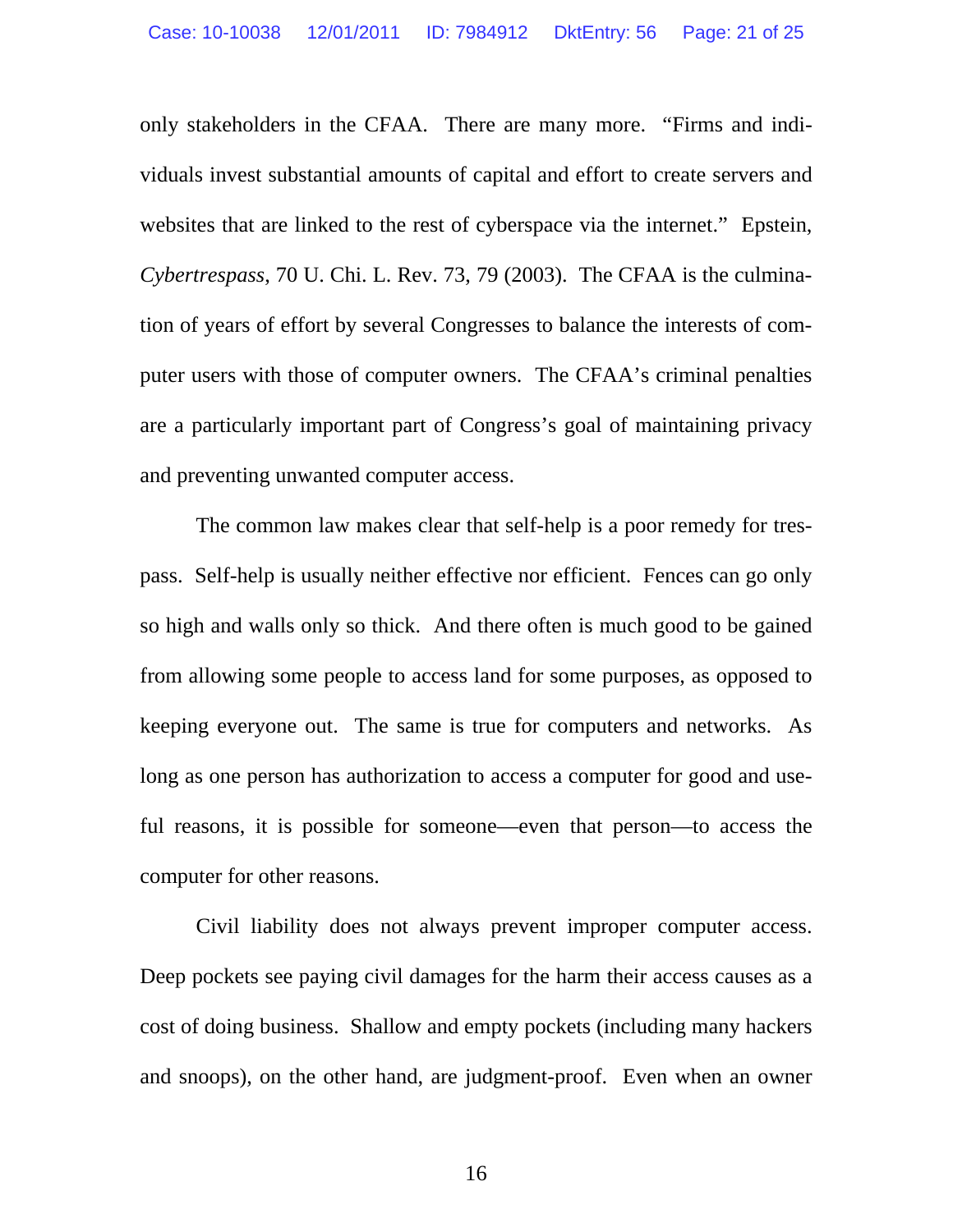can collect, damages often do not compensate for the whole harm. Like other laws that protect against trespass, the CFAA protects privacy. *Cf. Theofel*, 359 F.3d at 1072 (noting that "the Stored Communications Act protects individuals' privacy and proprietary interests"). Invasions of privacy, unaccompanied by demonstrable harm to another legally protected interest, are not easily assigned a dollar value. Because "[n]o one in his right mind sues for nominal damages," "[o]ne dividend of strong trespass rules is that they protect the privacy of the property owners." Epstein, *Cybertrespass*, 70 U. Chi. L. Rev. at 75, 78.

Interpreting the CFAA as Nosal does would defeat this core purpose. If Nosal prevails, criminal penalties would be limited only to cases where the person who accesses a computer or information is categorically forbidden ever to access that computer or information. Thieves would have an easy-to-follow roadmap for avoiding criminal penalties—enlist the help of an employee, customer, or other person with restricted authorization to access the computer or the information the thief wants to access. Congress reasonably decided not to have the CFAA turn on whether a thief works alone or with a pawn. *Cf. Theofel*, 359 F.3d at 1074 (rejecting an interpretation of "authorization" under the Stored Communications Act that would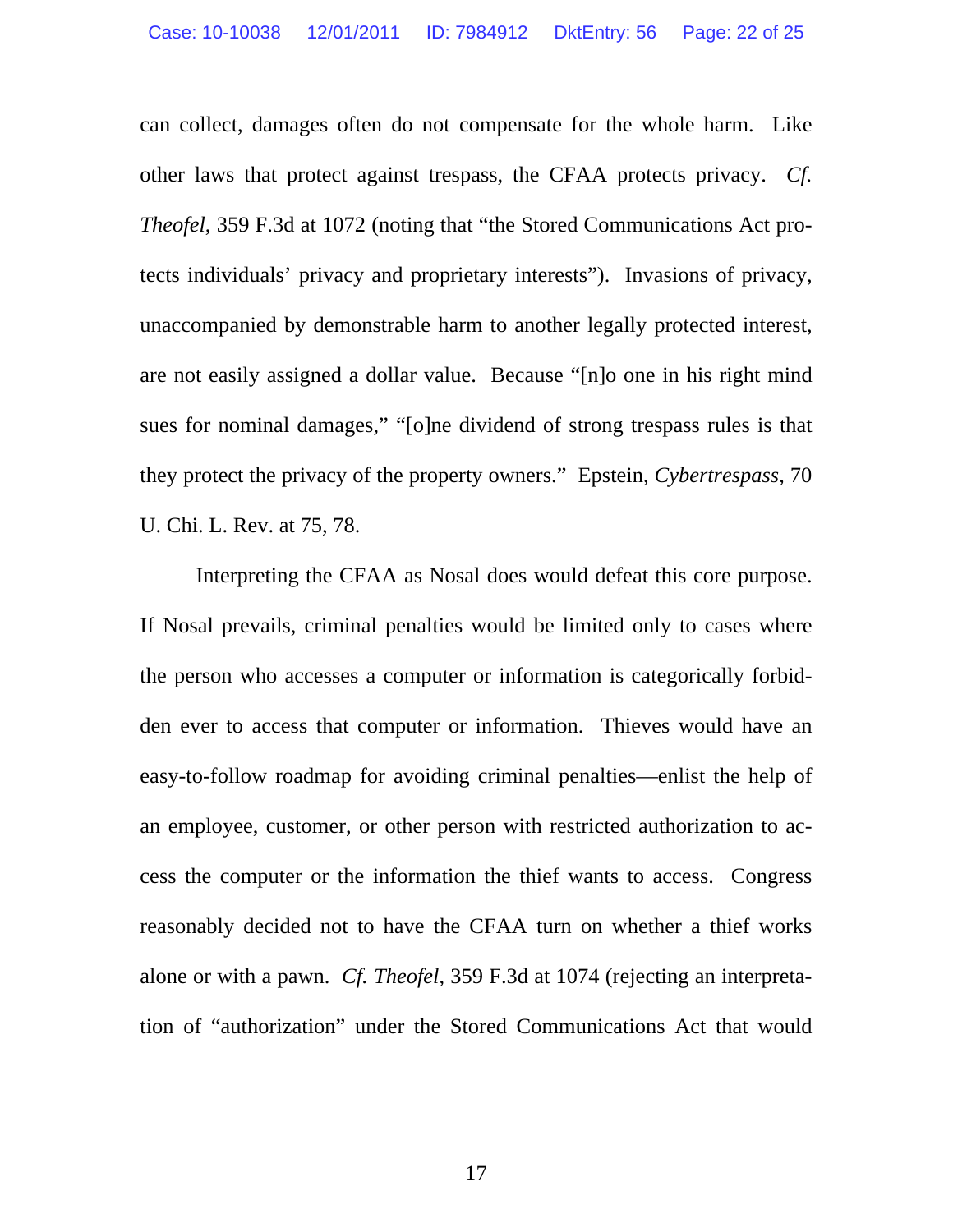have exempted intrusions that "seem the paradigm of what [Congress] sought to prohibit").

The *en banc* Court therefore should not accept Nosal's invitation to interpret the CFAA so narrowly as to defeat one of its core purposes.

# **CONCLUSION**

For the foregoing reasons, the *en banc* Court should hold that the common law of trespass applies to the CFAA and that the District Court erred in dismissing the Government's case against Nosal.

Respectfully submitted,

Dated: December 1, 2011

/s/ Geoffrey M. Howard

Geoffrey M. Howard Bryan M. Killian BINGHAM MCCUTCHEN LLP BINGHAM MCCUTCHEN LLP Three Embarcadero Center 2020 K Street N.W. San Francisco, CA 94111 Washington, DC 20006 (415) 393-2000 (202) 373-6000

David B. Salmons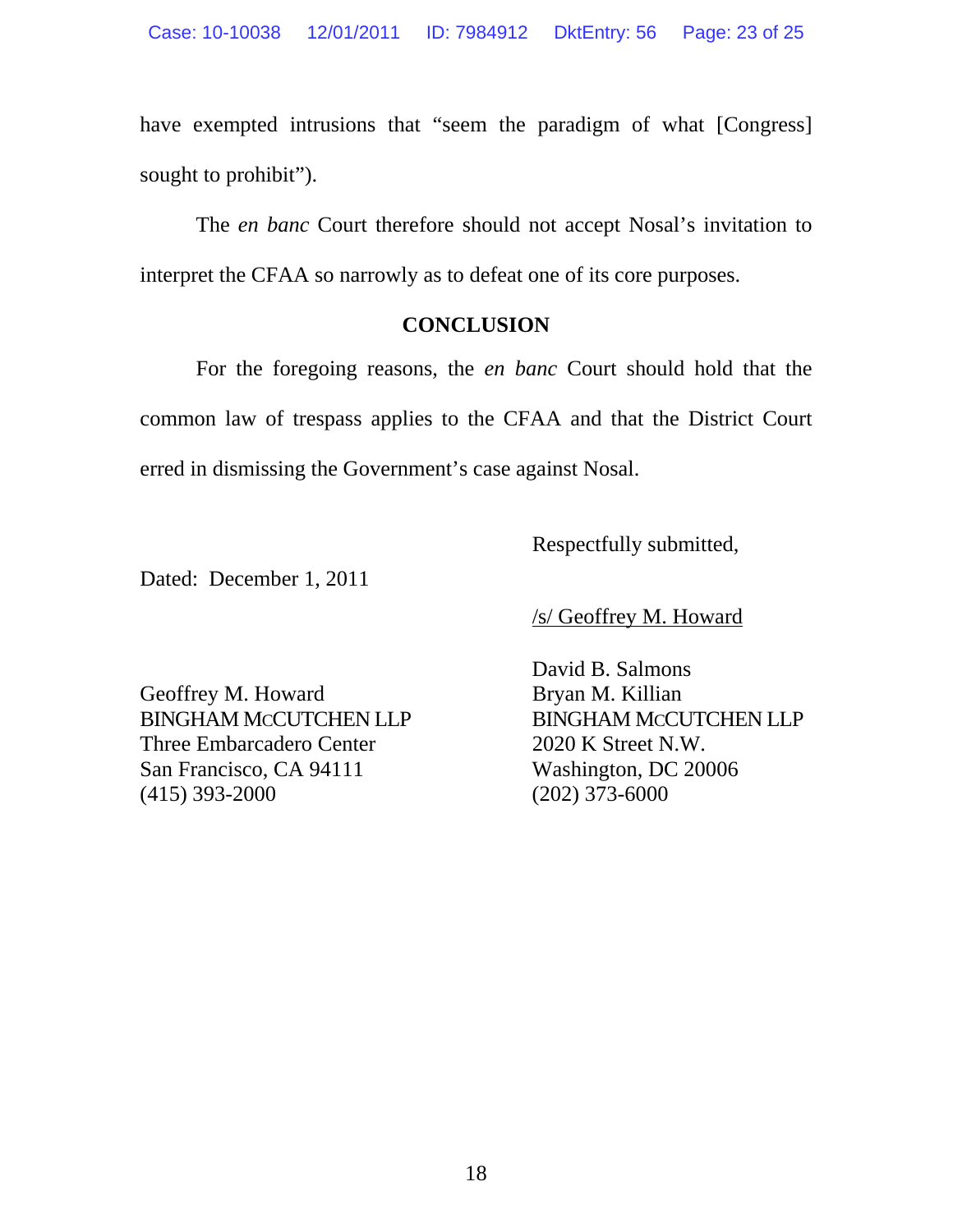# **CERTIFICATE OF COMPLIANCE**

- 1. This brief complies with the type-volume limitation of Fed. R. App. P.  $32(a)(7)(B)$  because:
- $X$  this brief contains  $3,862$  words, excluding the parts of the brief exempted by Fed. R. App. P. 32(a)(7)(B)(iii), *or*

this brief uses a monospaced typeface and contains lines of text, excluding the parts of the brief exempted by Fed. R. App. P.  $32(a)(7)(B)(iii)$ .

- 2. This brief complies with the typeface requirements of Fed. R. App. P.  $32(a)(5)$  and the type style requirements of Fed. R. App. P.  $32(a)(6)$  because:
- $X$  this brief has been prepared in a proportionally spaced typeface using Microsoft Word 2003 in 14 Point Times Roman*, or*
- \_\_\_\_ this brief has been prepared in a monospaced typeface using *[state name and version of word processing program]* with *[state number of characters per inch and name of type style]*.

/s/ Geoffrey M. Howard Geoffrey M. Howard